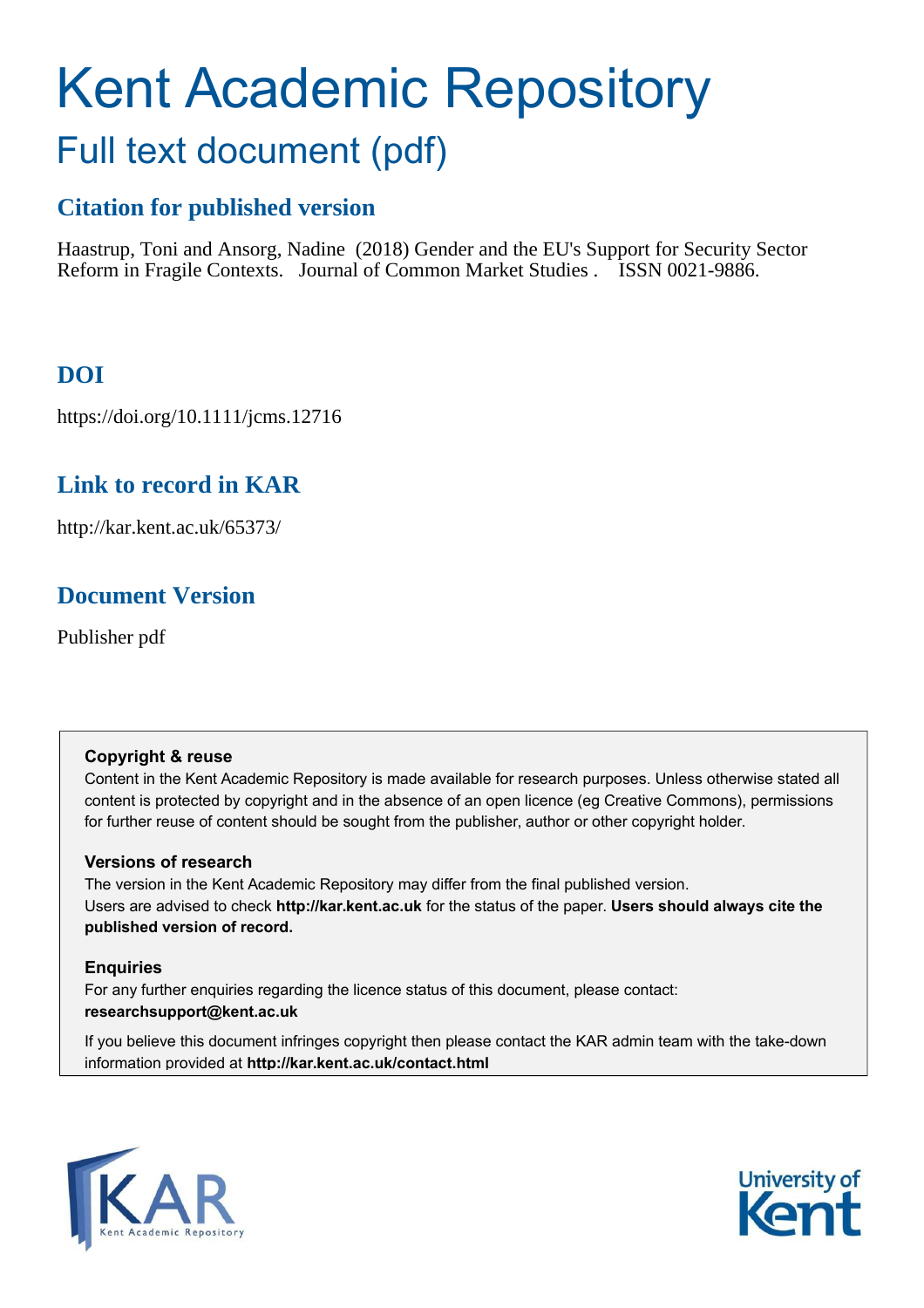

# Gender and the EU's Support for Security Sector Reform in **Fragile Contexts\***

NADINE ANSORG<sup>1</sup> and TONI HAASTRUP<sup>2</sup>

<sup>1</sup> University of Kent & GIGA German Institute of Global and Area Studies <sup>2</sup> University of Kent

## Abstract

How does the European Union (EU) include 'gender' within its support to security sector reform (SSR) programmes? The EU has committed to include gender perspectives by implementing the Women, Peace and Security agenda (WPS) within its foreign security practices. While researchers and practitioners recognise the importance of integrating gender issues into SSR operational effectiveness, there is limited knowledge about how this functions within the EU's security architecture. This article uses Feminist Institutionalism (FI) to understand the process of gender mainstreaming within the EU's support to SSR programmes. It does this by using two crucial theory-testing cases of SSR programmes – Ukraine and Afghanistan. It finds that the EU's ability to promote gender inclusive approaches to SSR is limited by the structure of the EU's own assumptions and capabilities, and institutional constraints in third countries. At the same time, the cases underscore the importance of individuals as agents of change.

Keywords: EU; security sector reform; gender; feminist institutionalism; security

## Introduction

In its broader external security engagements, the EU has committed to including gender inclusive perspectives (European Commission 2016a). The EU aims to address problematic gendered dynamics of women's exclusion, while making visible their experiences within international security. Moreover, as some scholars have argued, these gendered exclusions can be inhibitors to peace in a variety of ways (Bjarnegård and Melander 2011). Yet, presently, security institutions particularly in conflict or fragile contexts are gendered (see Cockburn and Hubic, 2002; Duncanson 2016; Enloe 2014; Goldstein 2006; Karim 2016). Indeed, Security Sector Reform (SSR), which focuses on restoring security institutions, often emphasizes the status quo – thus reproducing toxic hegemonic masculinities – and typically rests on assumptions that remain gender-blind (see for example Atkinson 2016; Brown 2007; Duncanson 2013; Sjoberg 2014). Including gender perspectives during processes of transformation can help to mitigate the harmful effects of those spaces dominated by men and bolstered by patriarchy (True 2013).

However, to address the entry points for gender inclusivity, the role of actors must be understood. Despite the increased roles of intergovernmental organizations in SSR support

<sup>\*</sup> We would like to thank the participants of the panel 'International Organizations, Global Norms, and Progress for Gender Justice?' at the BISA Annual Conference 2016 in Edinburgh for helpful comments and discussions. Our gratitude goes also to the three anonymous referees for their excellent comments that helped improve this article. Lastly, we would like to thank everyone who generously gave their time to be interviewed for this research. This research was partly funded by the German Research Foundation (DFG) [grant number AN 1181/1-1]. Authors are listed in alphabetical order. Equal authorship is implied.

<sup>© 2018</sup> The Authors JCMS: Journal of Common Market Studies published by University Association for Contemporary European Studies and John Wiley & Sons Ltd This is an open access article under the terms of the [Creative Commons Attribution](http://creativecommons.org/licenses/by/4.0/) License, which permits use, distribution and reproduction in any medium, provided the original work is properly cited.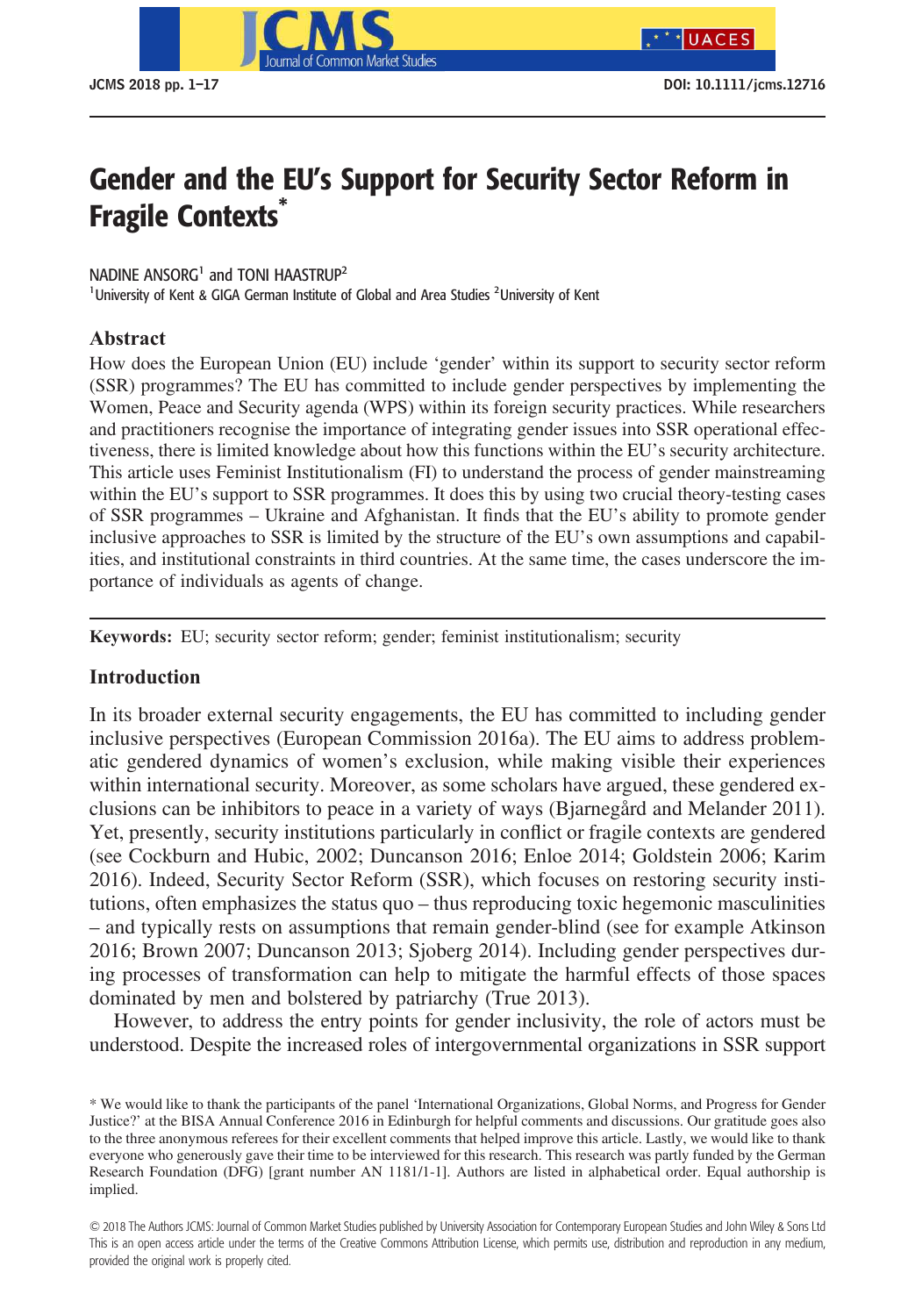(see for example, Law 2007), the post-conflict peacebuilding literature has tended to ignore the EU. International engagement in post-conflict SSR studies often focus on the United Nations, World Bank, Organisation for Security and Cooperation in Europe (OSCE) and individual donors (see, for example, Ball 2006; MacGinty and Richmond 2013; Paris and Sisk 2009). Scholarship on gender and peacebuilding tends to focus on women's empowerment in the SSR process or the diffusion of global gender equality norms to regions (Charlesworth 2008; Gizelis 2011; Krook and True, 2012), without explicitly taking into account EU missions, and gender inclusivity *within* the institutional practices of the EU.

Within EU studies, the literature on EU security performance focuses on the evolution of the Common Security and Defence Policy (CSDP) rather than the specifics of postconflict contexts. Despite the number of missions, in comparison to other areas of the CSDP scholarship, works on EU contributions to SSR are rather marginalized.<sup>1</sup>

Yet, neither the works on gender, SSR, and peacebuilding and CSDP missions, nor the limited ones on EU SSR account for the process of institutionalizing gender-inclusive practices and their implications for how we understand the EU as a gender and security actor.

This article is situated within EU foreign and security policy scholarship. A central goal is to broaden the focus of the EU's external security interventions scholarship on the one hand, but also contribute to scholarly debates on how institutions internalize new or reproduce existing normative frameworks. To do this, the article draws in part on the literatures on gender and peacebuilding, SSR and the WPS agenda. This article is limited in its scope by focusing exclusively on the EU's practices as regards its role in facilitating gender inclusivity in SSR programmes, and does not capture gender inclusivity by other international actors. It undertakes theory-testing of the main assumptions of Feminist Institutionalism (FI), the theoretical approach we use. Moreover, this account makes new empirical contributions to the literature that already engages with SSR. This article, thus, explores what SSR practice means for understanding *the external role of the EU as a gender/security actor*.

The article asks the question: How does the EU include gender perspectives within its support to SSR programmes? To answer this question, we rely on Feminist Institutionalism (FI) to understand the execution of the EU's SSR programmes. Moreover, borrowing from a typology established by True and Parisi (2013), we are able to establish which forms of gender mainstreaming the EU engages with. In our analysis, we pay particular attention to institutional agents, who we refer to as femocrats. Femocrats, ideally, help to facilitate change by promoting feminist ideals of gender equality within otherwise problematic political systems (Guerrina and Wright 2016).

Two cases of EU engagement in SSR programmes are analyzed with a view to explore the process of gender inclusion and the implications thereof: the EU missions in Afghanistan and Ukraine. By providing evidence from two cases, one hard and one easy test for the theory on FI (*cf*. George and Bennett 2005, p. 23 f.), we show that the EU's ability to promote gender inclusive approaches to SSR are limited by the structure of the EU's own capabilities and the context constraints in third countries. We concur that by analyzing political processes that are situated in the interplay between gender and

<sup>&</sup>lt;sup>1</sup> Exceptions include Spence and Fluri (2008) and Ekengren and Simmons (2016).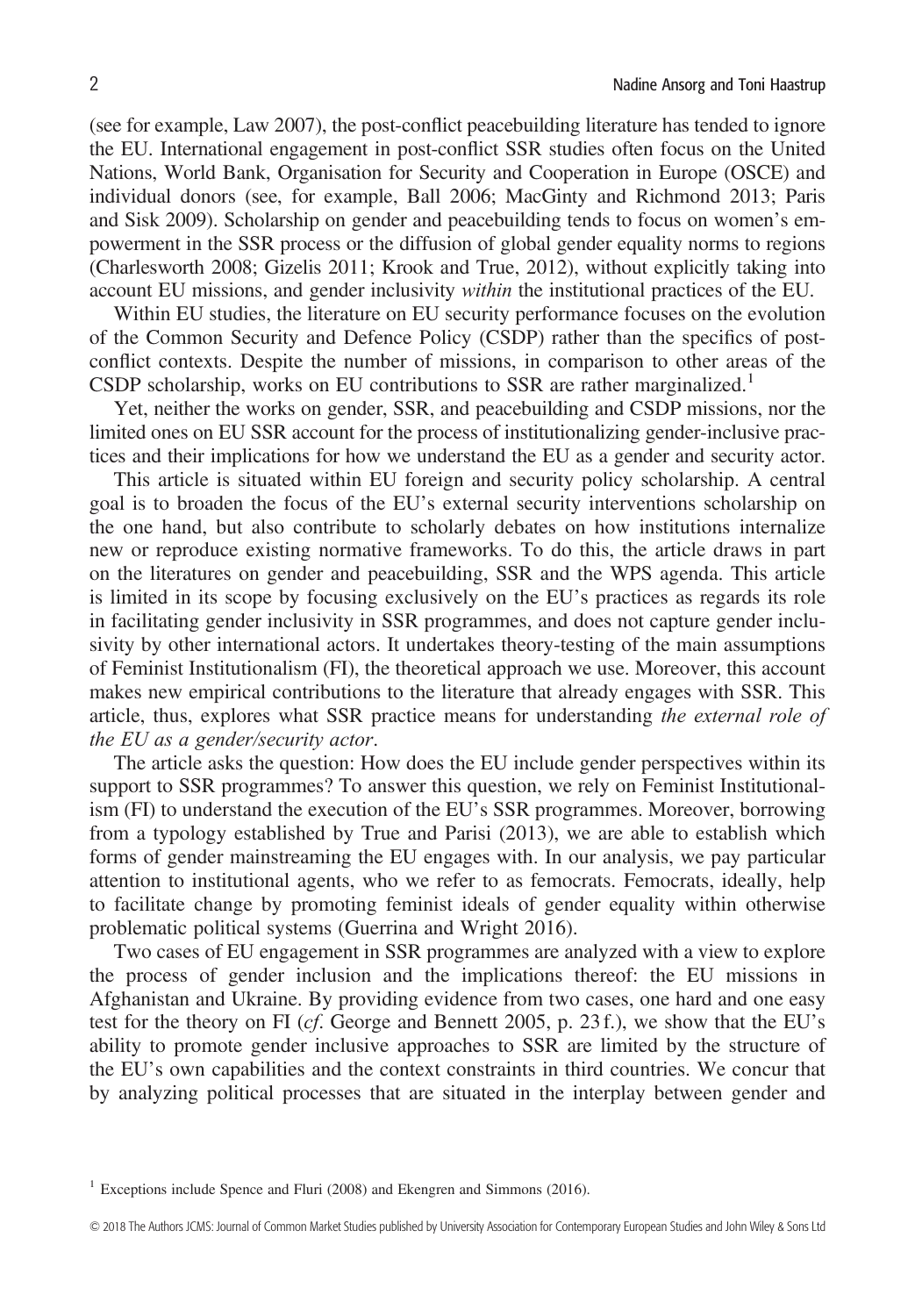the operation and effect of political institutions (Mackay et al. 2010, p. 574), we can begin to tackle 'the gendered character and the gendering effects' of political institutions (Mackay 2010, p. 181). For this study, we test how these assumptions of FI operate in the case of EU SSR processes. The two cases thus also help us to further refine theoretical assumptions on the processes of including gender perspectives into the EU security architecture.

The remainder of this article will proceed as follows: in the next section we present the theoretical framework. Section II deals with the analysis of SSR programmes by the EU. Section III presents the methodology we use for our analysis. In section IV we analyze the processes of gender mainstreaming in the EU's security sector reform programmes. The final section concludes and situates the findings within wider debates.

#### I. Feminist Institutionalism: An Approach to EU SSR Support

Feminist scholars studying post-conflict peacebuilding have often focused on exposing and addressing the role of dominant masculinities in the creation and re-creation of security institutions and insecurities (*cf*. Cohn 1987; Kronsell 2005, p. 1033; McLeod 2015, 2016). To an extent, SSR lends itself to this sort of opening for feminist and gender interventions because it is still dominated by hierarchical and problematic masculinities.

Although many studies adopt a gender lens in their analysis, they continue to be very policy (outcome) oriented (see Bastick 2008; Salahub and Nerland 2010; Valasek 2008). At the same time, they lack a theoretical explanation of evolvement of dominant masculinities in the design, implementation and effects of SSR programmes. They thus often exclude knowledge about the institutional processes that allow or constrain gender-sensitive SSR design and implementation. Feminist analysis of institutions, we contend, can fill this gap.

Institutions are at the core of political relations (March and Olsen 1989). Moreover, they have an effect on the outcome of policy practices since they are derived from the particular nature of institutional design and evolution thereof (Haastrup 2013, p. 52). They are essential determinants of political behaviour (Peters 2012, p. 164). However, institutions are profoundly gendered (Thomson, 2018, p. 2). By this, we mean, 'constructions of masculinity and femininity are intertwined in the daily culture or 'logic' of political institutions' (Mackay and Krook 2015, p. 6). It is thus in trying to challenge the hegemonic masculinities of institutions that we rely on a variant of New Institutionalism, Feminist Institutionalism (FI).

Feminist Institutionalism or FI (Chappell and Waylen 2013; Kenny, 2007; Kenny and MacKay, 2009; Mackay et al. 2009; Mackay and Krook 2015; Waylen 2014) draws on certain concepts within the historical institutionalist (HI) variant of New Institutionalism (NI). The concepts of HI are useful as they help to illuminate the role of actors or agents, temporal dimensions and unintended consequences of institutional choices (Bulmer 1993; Pierson 1996).

To address how gender perspectives are included within SSR, we draw on FI specifically given its feminist insights. FI contributes four unique elements to NI (Thomson, 2018, p. 2ff.), which make it particularly salient for our analysis. First, it centres gender as fundamental to how institutions function. Institutions reproduce the gender differences and hierarchies found in society. FI thus challenges the neutrality of institutions, which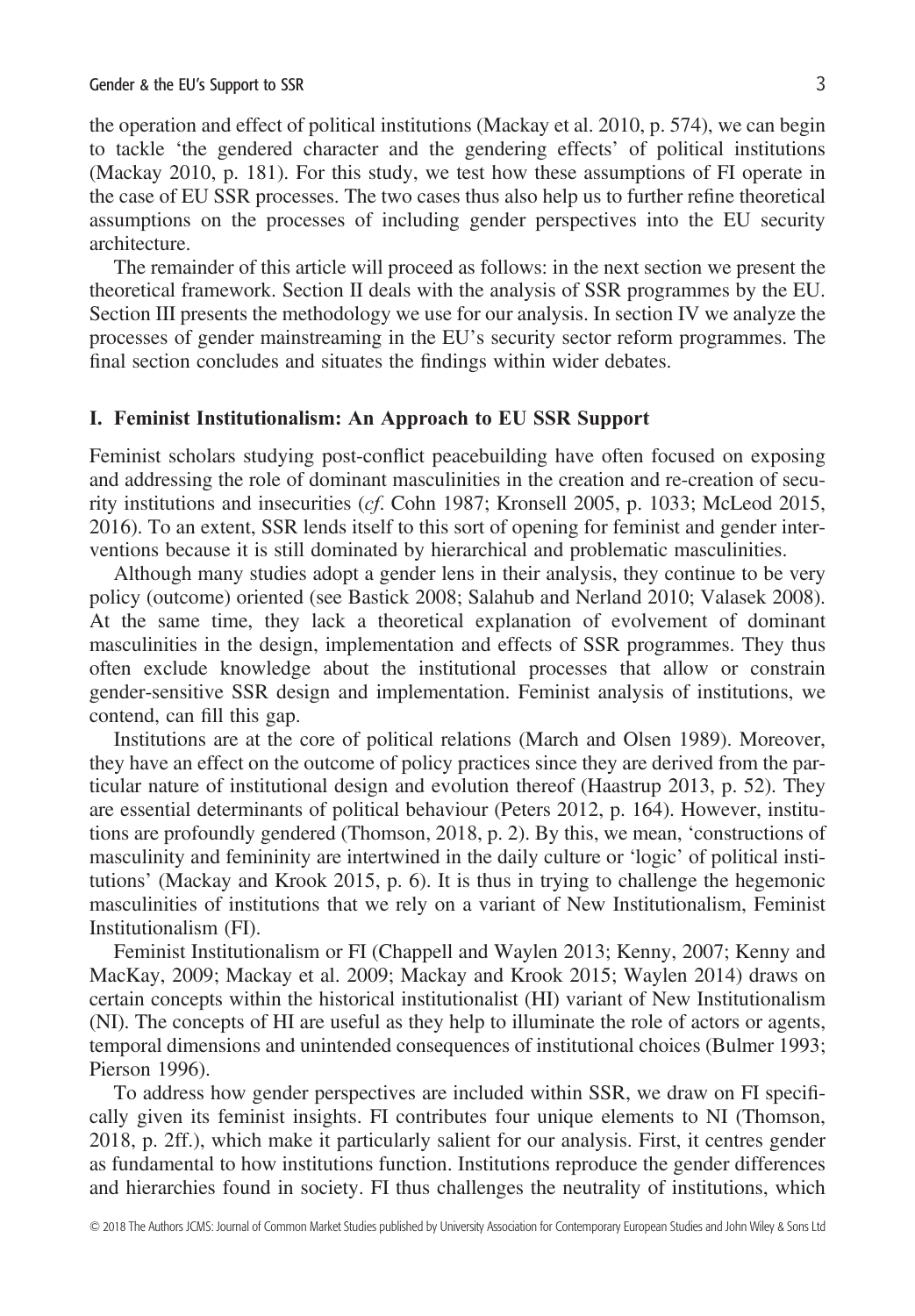has implications for the ways in which gender becomes understood and prioritized (Acker 1992) in the relations between actors, institutions and practices.

Second, it underscores and elaborates on the notion of power. For feminists, the distribution of power within institutions is important because it potentially has a constraining effect on the inclusion of intended norms and practices aimed at change. Gendered power dynamics determine the decision-making structures and the decisions themselves can reinforce these dynamics within institutions (Mackay et al. 2010, p. 583).

Third, whereas NI acknowledges informal institutions, most works tend to focus on formal structures. FI scholars like Chappell (2006, 2014) argue that a 'gendered logic of appropriateness' informs the practices of formal institutions. These practices are not written down, but where they embolden or sustain gender hierarchies, they are evidence of the power of the informal and they too deserve acknowledgement.

Finally, FI also underscores the importance of specific individuals or interest groups within specific institutional contexts in facilitating change (see also Thomson, 2016). In formal institutional settings, observing the work of these individuals or femocrats may help to get a better reading of the opportunities and constraints of the institution to accept change.

Our use of FI is aimed at gaining insight into the gendered character of the EU institution that produces SSR programmes and what effects this may have on the SSR programmes under consideration even when actors attempt to include gender perspectives (Mackay, 2010, p. 181). Thus, in addressing the research question, FI is used to 'question [...] the interplay between gender and the operation and effect' (Mackay et al. 2010, p. 574) of the EU's SSR processes.

Our analysis of the EU's support to SSR programmes focuses on the inclusion of gender aspects in two ways. First, we examine the design and conceptualization of the programmes and assess if gender was already included in the concepts and key legal documents of the missions. Second, we assess the inclusion of gender aspects in the implementation of SSR programmes on the ground. In these two contexts, we also examine the ways in which key figures act as advocates of gender mainstreaming in SSR.

#### II. Implementing Women, Peace and Security through SSR – What is Possible?

According to the EU,

'Security sector reform (SSR) is the process of transforming a country's security system so that it gradually provides individuals and the state with more effective and accountable security in a manner consistent with respect for human rights, democracy, the rule of law and the principles of good governance' (European Commission 2016b, p. 1).

Security sector institutions include: law enforcement institutions (police, criminal justice system, armed forces and intelligence services), oversight institutions (parliamentary committees or court of auditors) and non-state security actors including customary authorities (European Commission 2016b, p. 2).

In SSR, the EU is not the only actor in a rather crowded field. However, as Law (2007) argued, regional and intergovernmental institutions will increasingly take on roles within SSR. And despite the limited attention to the EU, the extent of its engagement in SSR support underscores Law's argument and part of our motivation for this article.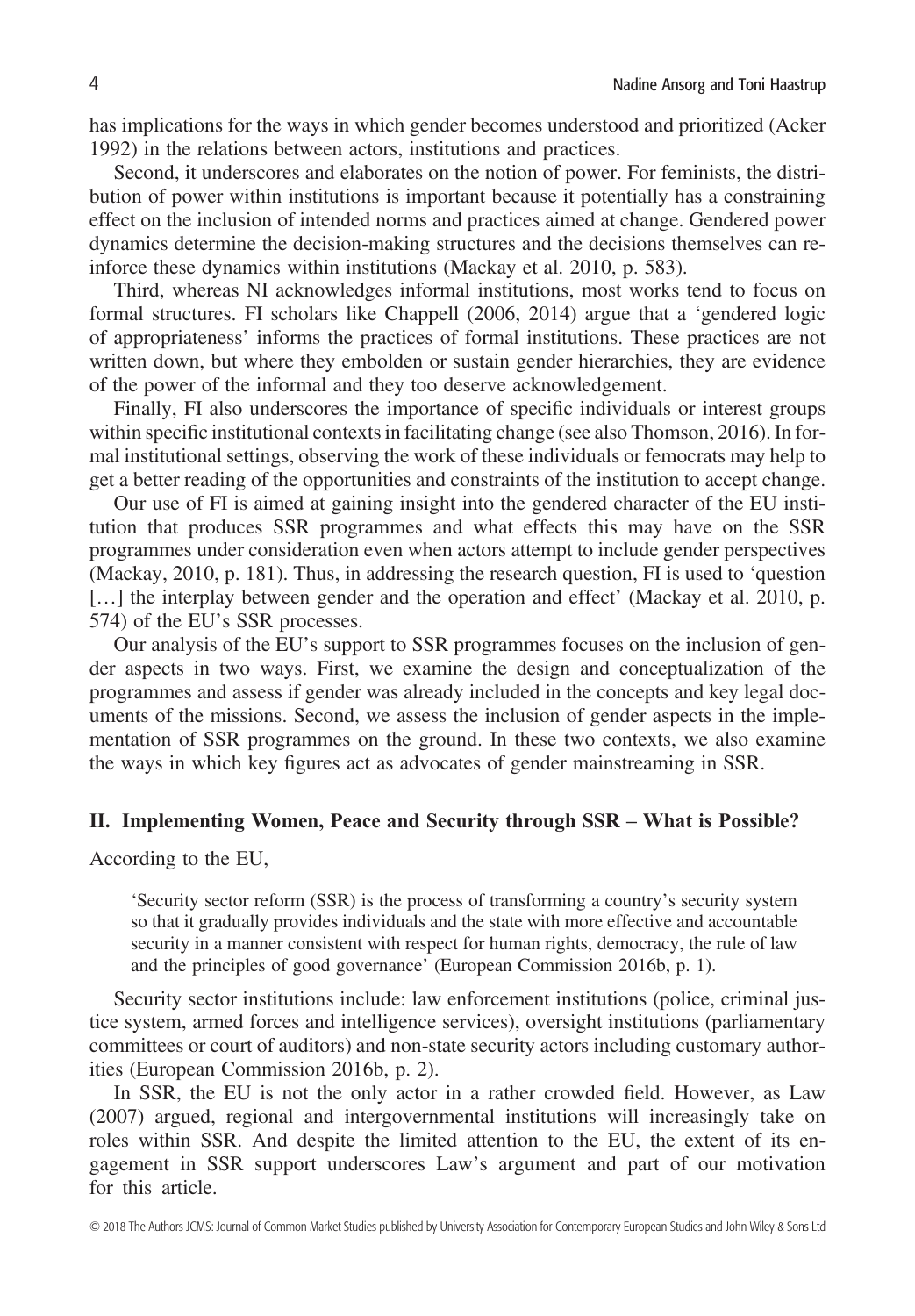The EU has contributed in a variety of ways to security sector reform. We focus especially on those cases fitting within the definition of EU  $SSR<sup>2</sup>$ .

EU SSR mission types fall into three main categories: military, police and judicial reforms, with the two latter providing civilian components of SSR. In terms of direct engagements, the EU has supported military reform in Bosnia, Democratic Republic of Congo and Guinea Bissau. In its missions, the EU has also supported police reform aimed at making police forces more accountable and whose primary function is to ensure the safety and security of citizens. Examples of these types of programmes include EUPOL COPPS in the Palestinian Territories, EUPOL Afghanistan and EUAM Ukraine. Finally, the EU has also supported judicial reform in Kosovo and Iraq where the goal was strengthening and upholding the rule of law. This article is particularly concerned with the civilian aspects of EU support to SSR missions.

The 'entry' of gender into the EU's SSR programmes is based on the EU's commitment to the implementation of the WPS agenda. The WPS agenda originated with United Nations Security Council Resolution (UNSCR) 1325. Now a collection of eight resolutions, the WPS agenda has allowed for the consideration of the gendered nature of insecurities by bringing to the fore issues such as wartime sexual violence, the different experiences of women in conflict and how these experiences may influence different types of peace and security. The WPS agenda, thus, provides a global normative framework for including gender perspectives within security practices.

Within the EU, a basic guideline was issued in 2008 requiring the integration of the WPS agenda into all EU policies, with a specific sub-policy on integrating the WPS agenda into the CSDP since 2012 (EU Council 2008; Interviewee E, 2017). To fully enact this normative framework, the EU committed to using the strategy of mainstreaming to ensure gender sensitivity in its security programmes including SSR (Interviewee E, 2017).

However, gender (and mainstreaming) can vary based on different applications of feminism, with consequences for the policy and practices of inclusivity. As such, the extent to which the EU actors can advance the WPS agenda is constrained, even when gender mainstreaming should ultimately transform institutions so that gendered power dynamics are broken down.

True and Parisi (2013; see Table 1) offer a useful descriptive typology that elaborates on the implications of these different interpretations of gender within an institution. The application of these different modes is often not deliberate since the EU broadly aims to be transformative. These modes, however, are the results of practice. And it is through our analysis of EU SSR institutional processes that we are able to determine the EU's gender mainstreaming model. Ultimately, knowing what modes are eventually adopted has implications for policy outcomes because this is how they become institutionalized.

There is one relevant caveat to the peace and security sector. True and Parisi (2013, p. 40) argue that institutions may find gender mainstreaming threatening, confusing or irrelevant to what they understand to be their core mission and thus adopt gender mainstreaming so superficially as to be a rejection of the concept. Moreover, institutions can concurrently employ more than one model of gender mainstreaming further inhibiting the likelihood of transformation.

<sup>&</sup>lt;sup>2</sup> Not every EU mission that includes elements of SSR is classed as solely an SSR mission. For the purposes of this article, we consider SSR to include: missions on military, police and judicial reforms. We exclude solely monitoring or border control missions. A full list of EU SSR support missions is available in Table A1 in the online Appendix.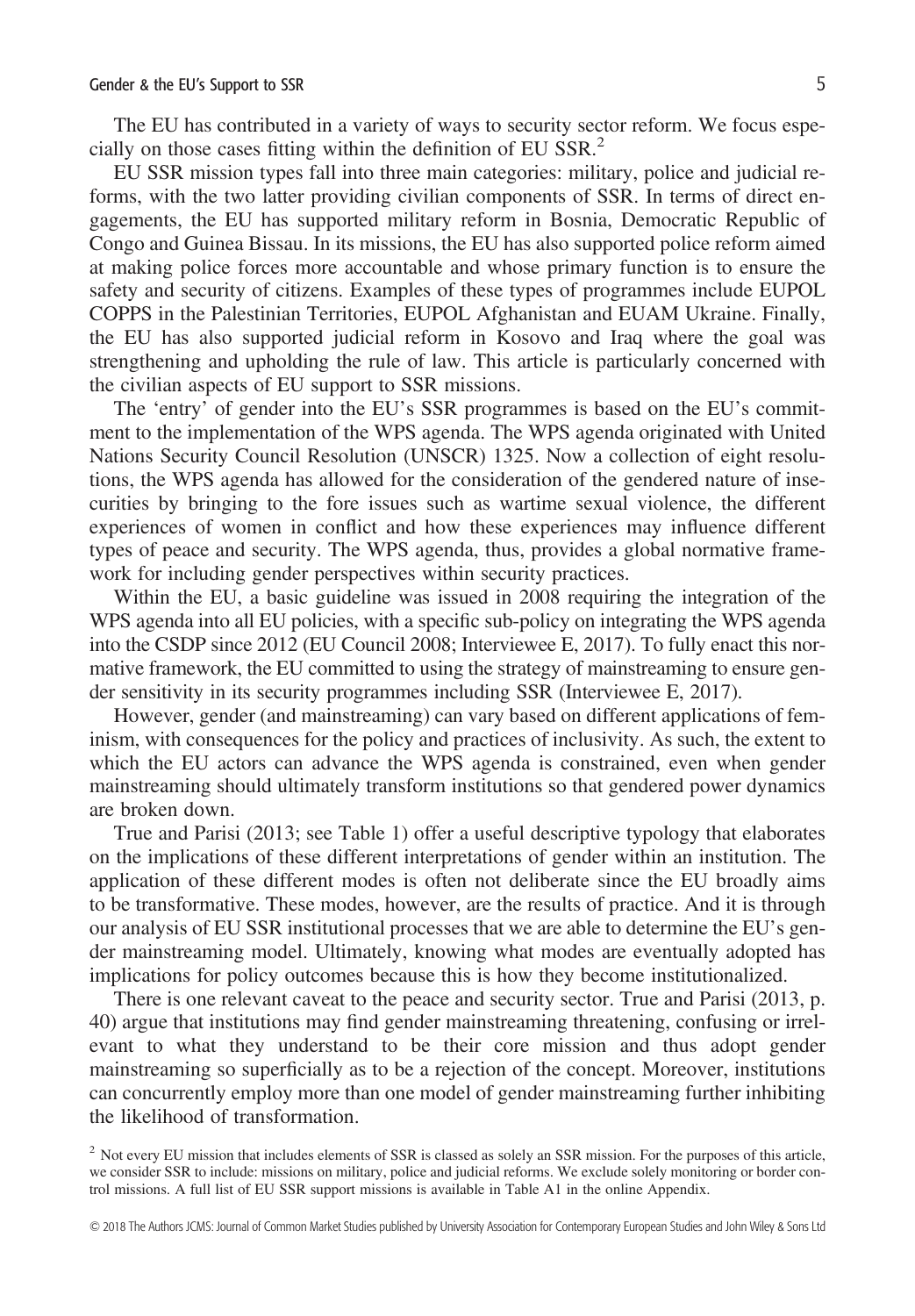| <b>Mainstreaming</b><br><b>Model</b> (Feminism)                                           | <b>Core Assumptions &amp; Rationales</b>                                                                                                                                                                  | <b>Implications</b>                                                                                                                                                                                                                                                                                                                                                         |
|-------------------------------------------------------------------------------------------|-----------------------------------------------------------------------------------------------------------------------------------------------------------------------------------------------------------|-----------------------------------------------------------------------------------------------------------------------------------------------------------------------------------------------------------------------------------------------------------------------------------------------------------------------------------------------------------------------------|
| Gender-as-sameness<br>(Liberal Feminism)                                                  | Neutrality between men and women<br>will achieve equality. Adding women<br>into domains typically dominated by<br>men.                                                                                    | More women's representation in<br>previous areas of exclusion.<br>Does not question implications of,<br>and expects conformity to existing<br>male norm.                                                                                                                                                                                                                    |
| Gender-as-difference<br>(Difference Feminism)                                             | Accepts distinction in the roles of<br>men and women in society but values<br>both equally. Revaluing women/<br>femininity while promoting women's<br>contributions as distinct will achieve<br>equality. | The implications and contributions<br>of women's traditional roles are<br>brought into focus with the<br>possibility of mediating the effect of<br>problematic masculinities.<br>Reifying gender difference<br>essentializes women, and potentially<br>reproduces gendered hierarchy.                                                                                       |
| Gender-as-<br>Intersectionality<br>(Intersectional)<br>Feminism/Postcolonial<br>Feminism) | Accounts for the complexity of<br>gender relations. It reflects critically<br>on the social inequalities that come<br>into play with gender.                                                              | Not all women (and men) are equal<br>in the sense that insecurity during<br>conflict and post-conflict situations<br>may put women and men of a<br>certain ethnic group at more of a<br>disadvantage than others.<br>Gender interventions could also<br>reinforce these societal hierarchies if<br>intersectionality is not a<br>consideration for gender<br>mainstreaming. |
| Gender-as-Transformation                                                                  | The approach's central aim in including<br>a gender perspective is to challenge<br>existing frameworks, often underpinned<br>by patriarchy.                                                               | By upending existing systems of<br>governance and governing, this<br>approach promotes gender equality<br>and justice.<br>This model is radical and calls for<br>the transformation of gender<br>relations to create a new standard for<br>both women and men.                                                                                                              |

Table 1: Four Models of Gender Mainstreaming Implementation

Source: Adapted from True and Parisi (2013) pp. 39–40.

## III. Methodology: Case Selection and Sources

As we have noted, we apply FI to two cases of EU support for police reform as a way of exploring what SSR programmes reveal about the EU as a gender and security actor. This study follows a non-comparative research design. Our cases serve as illustrative cases for the aim of testing the assumptions of FI theory on the question of how gender is mainstreamed by the EU within security environments.

Our universe of cases includes all EU SSR support missions (see Table A1 of the online Appendix). Following classical works on case selection for non-comparative research design (George and Bennett 2005, p. 32f; Gerring 2012, p. 95ff), we committed to a case selection strategy that chose one hard and one easy case as a test for our theory. This provides a useful variation on the dimensions of theoretical interest (for the purpose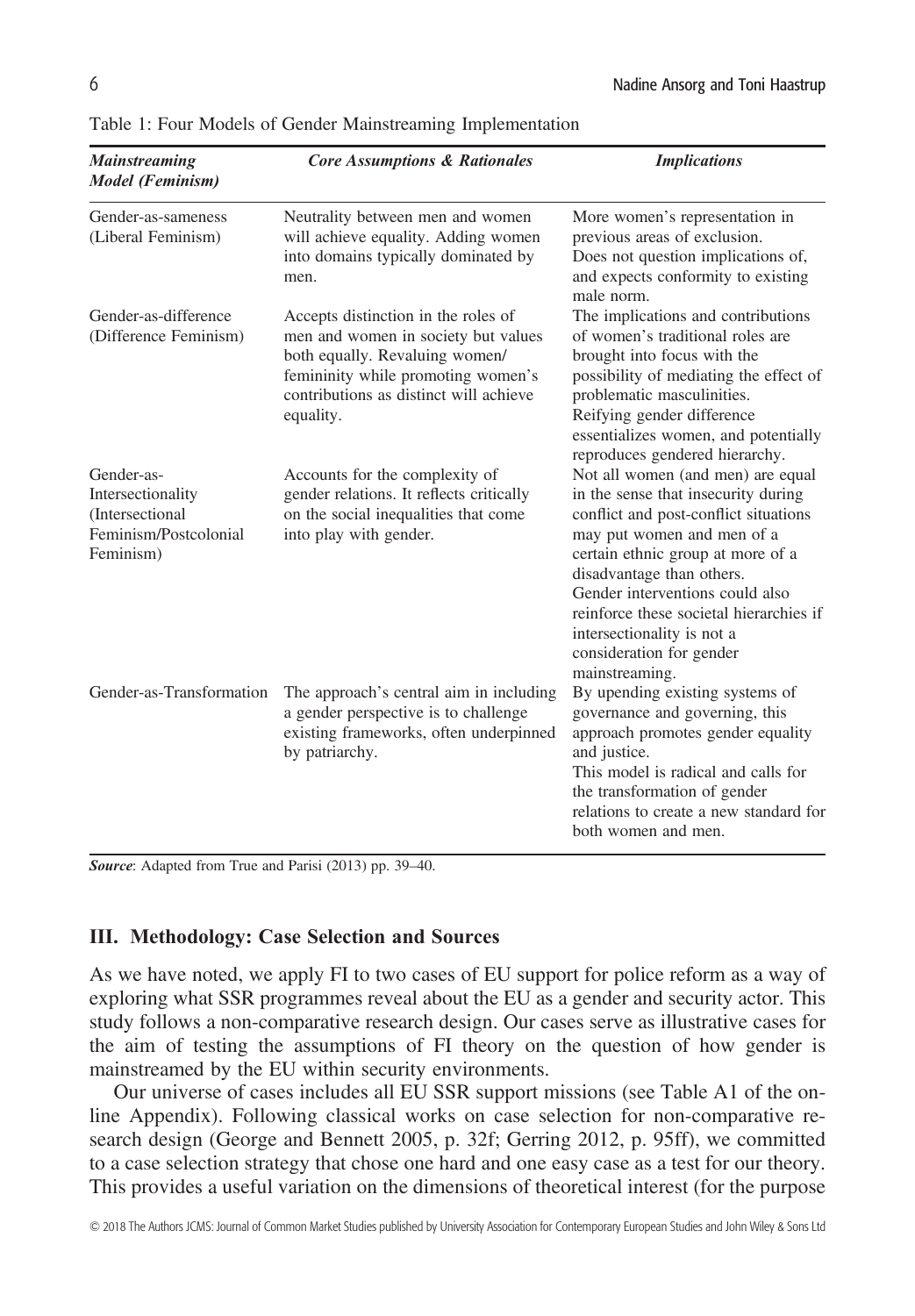of theory testing) and a reasonably representative sample (Seawright and Gerring 2008, p. 296).

First, the Afghan case poses a hard test for FI, as the relegation and disenfranchisement of women from economic, political and social life by the Taliban (OECD Social Institutions and Gender Index, 2015) is especially pronounced (Murray 2007, p. 110) in comparison to other cases of EU support to civilian SSR. This context makes the inclusion of gender issues into the realm of security institutions particularly challenging. Afghanistan is deemed one of the most dangerous places for women according to the OECD (2016). And while other studies on SSR in Afghanistan have considered the roles of NATO and the UN (Sedra 2014), the EU's contribution to the civilian component of SSR has had limited exposition (for an exception see Larivé 2012) and is often missing a gender analysis. The focus of our study in addressing the EU's ability to foster gender inclusivity is thus a good test of its own self-regard as a gender and security actor. Other hard cases of EU civilian CSDP missions as a test for the theory would be the DRC, Mali or Iraq, as the situation for women is also particularly challenging in these environments (OECD, 2016); thus making Afghanistan representative in the SIGI categories 'high' and 'very high'. 3

Second, unlike Afghanistan, Ukraine has a reasonable legal gender equality framework (OECD 2016) and formal legislations upholding the principle of gender equality between men and women and the promotion of women's rights. As a legal gender equality framework was already in place before the EU mission started, it can be assumed that the inclusion of gender equality into reform efforts of the security sector might be easier than in other cases of EU SSR support, where no legal requirements were in place before the mission started. The Ukrainian case thus poses an easier test for FI theory (*cf*. Gerring 2012, p. 95ff). One other easy case of EU civilian CSDP missions as a test for the theory would be Bosnia, as it faces a similar environment for gender equality as Ukraine (OECD, 2016); Ukraine is thus representative for the SIGI category 'low'. Moreover, while some scholarship has evaluated the EU SSR support in Ukraine (see Nováky 2015; Zarembo 2017), these are limited and have not engaged with the gendered implications of the mission.

Further, the EU narratives around interventions in Afghanistan and Ukraine have framed the security situations as urgent and essential to Europe's own security. The EU situates its involvement in Afghanistan as essential to fighting terrorism in Europe. Similarly, conflict in Ukraine, an EU neighbourhood country, is deemed to have an impact on the EU itself. Indeed, the Ukrainian conflict has been framed as a direct threat to the EU's security order. In this sense, the motivations for EU engagement in both Afghanistan and Ukraine are quite similar.

These two case studies of police reform constitute unique cases perceived to have direct and far-reaching implications on the security of the EU itself. Although representing different regions of engagement, they provide the best opportunities for understanding EU practices in civilian missions as a gender and security actor. In analyzing the case studies,

<sup>&</sup>lt;sup>3</sup> The Social Institutions and Gender Index describes discriminatory social institutions such as formal and informal laws, attitudes and practices that restrict women's and girls' access to rights, justice and empowerment opportunities (OECD, 2014). The higher the index, the more restricted the access of women and girls towards these rights and opportunities.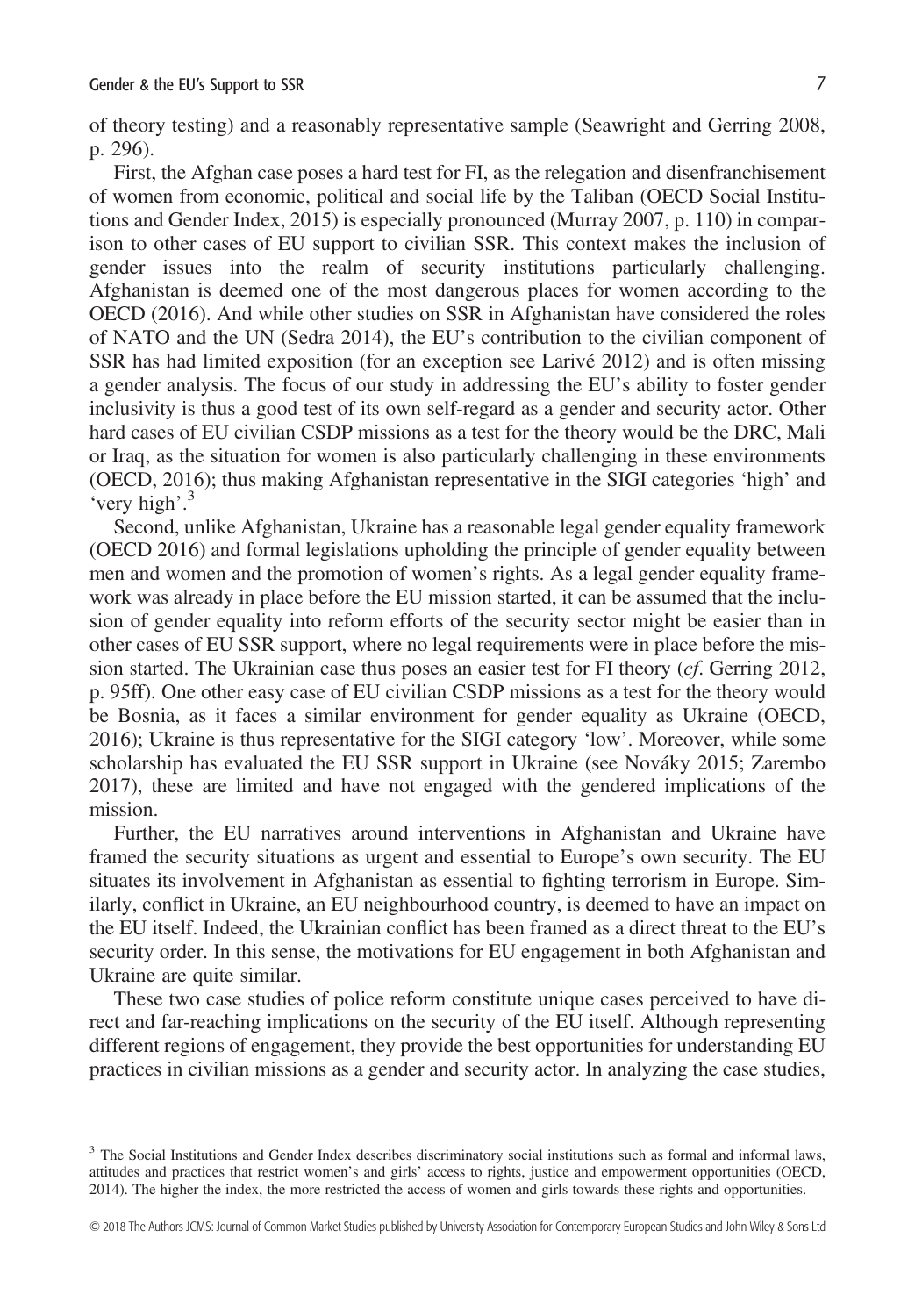we are able to analyze the EU's preferences for gender equality when assessed against the descriptive typology of mainstreaming.

To analyze how gender is mainstreamed in the missions, we use various sources. First, we conducted a number of semi-structured interviews varying in length between 45 and 90 minutes with EU officials in Brussels and in the missions in June 2016 and March 2017. We also use primary and secondary sources such as mission statements, legal documents, reports, official figures, as well as case studies on the missions. Finally, we draw on civil society reports as a means for engaging with alternative explanations.

#### IV. Assessing Gender Mainstreaming in EU's Support for SSR programmes

#### *Ukraine*

The EU formally launched the EUAM Ukraine mission in December 2014. The mission, a direct response to political tensions, violence and subsequent armed conflict within Ukraine, was the only invited SSR mission targeting the reform of the civilian security sector. EUAM Ukraine is a police and rule of law mission. The political environment within which SSR was being implemented was one that was dominated by an old ruling elite in power, characterized by nepotism. For instance, despite many legal protections, the Ukrainian Ministry of Interior had deliberately kept women out of the police services with unofficial quotas to keep their recruitment to below 10 per cent per year (Denham 2008, p. 19). According to one EU official, women in security institutions 'don't occupy middle and senior management positions' (Interviewee A, Palagnyuk, 2016). Within the society itself, 'violence against women is a huge problem in Ukraine' (Interviewee D, 2017). Using EU commitment to the WPS agenda would thus have been welcome in the case of Ukraine as a way to account for and respond to substantive gender inequalities.

However, in the formal mandate and mission framework, there is no mention of the implications of the gender dynamics necessary for reforms or the role that women play in the concept and design of the mission (Council Decision 2014/486/CFSP, Council Decision (CFSP) 2016/712). The call for Member State contributions to EUAM Ukraine noted that 'the EU strives for improved gender balance in CSDP operations in compliance with UNSCR 1325' (EEAS 2014, 2016). However, the eventual make-up of the mission did not reflect parity. The sum total of the staff working for the EUAM Ukraine is 76.1 per cent men, and 23.9 per cent women (Interviewee A, Palagnyuk, 2016). The core EU team supporting the mission by the beginning of 2016 was led by three middle-aged men, defying the EU's own internal commitments to gender equal representation. There is a profound imbalance within the EU's own support architecture (Interviewee A, Palagnyuk, 2016). Thus, the EU's WPS obligation to encourage representation and participation is not reflected in the mission.

From May 2016, however, one gender adviser was embedded within the EUAM in Kyiv. Nevertheless, the dominant view is that including gender issues has been constrained by the initial design of the mission, the EU's commitment and the situation on the ground. The gender advisor of the mission points out some difficulties:

'We are not allowed to influence Ukrainian policies. … [W]e can provide trainings and other information to enlighten Ukrainian politics. But we have to be careful not to push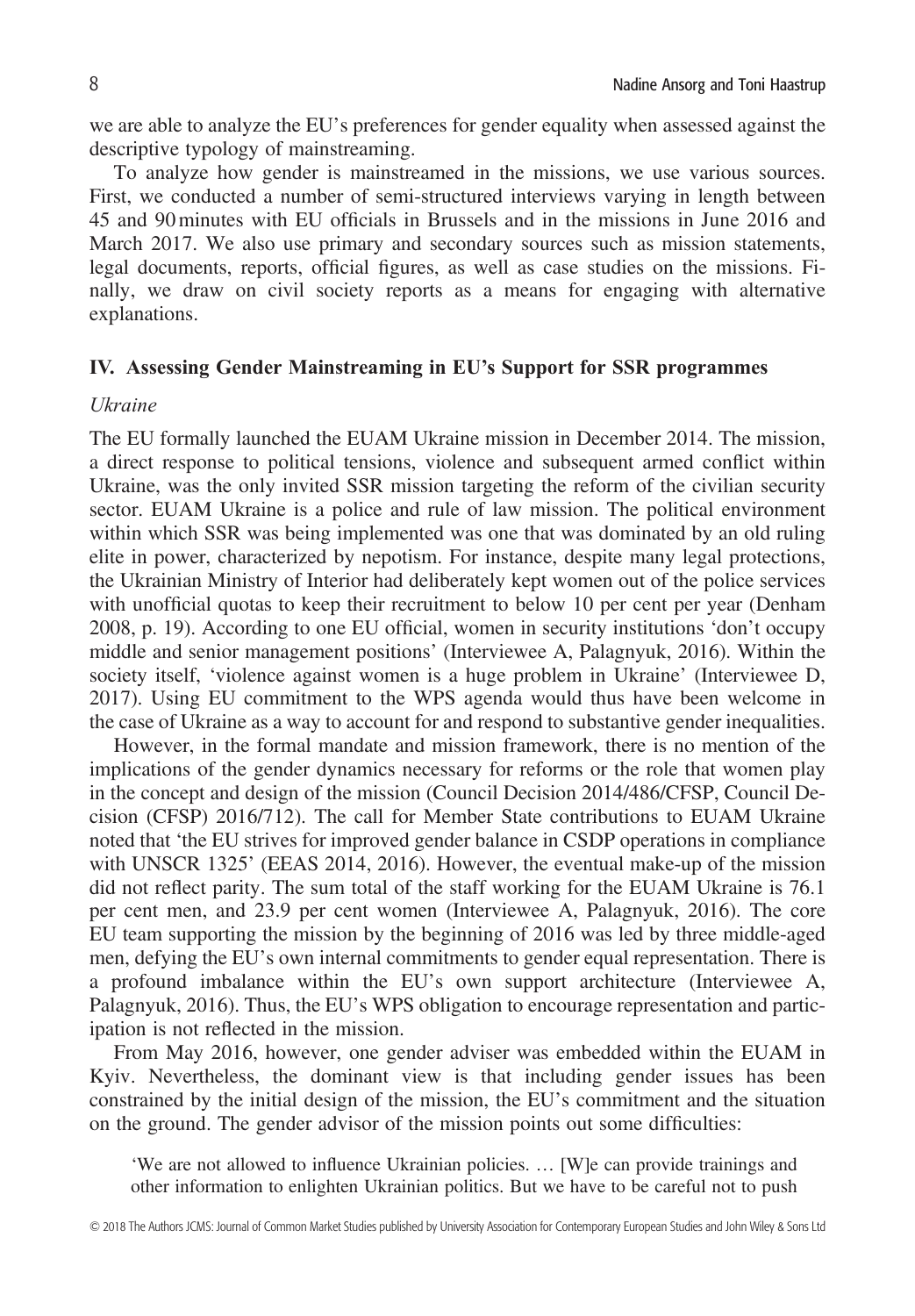too much, because we don't have that kind of mandate, we don't have an executive mandate' (Interviewee D, 2017).

Indeed, on the general difficulties of the EU's role in Ukraine a former high-ranking member of the Civilian Planning and Conduct Capability is in general agreement. In terms of co-operation with politicians and bureaucrats for SSR (including gender sensitive SSR) they note the following: 'Frankly it is quite difficult in some countries. I am thinking about the Ukraine: The time it took to actually get them to trust you. In theory they give you access, but actually they don't want your advice' (Interviewee C, 2017).

Yet, despite the lack of support for issues around gender related to the EUAM mission, and in spite of on-going challenges, 'Ukraine is in a reform mind-set. […] There is a lot of openness, a lot of interest in moving forward especially on gender equality' (Interviewee D, 2017). But, change did not come from the EU. It was the appointment of Ekaterine Zguladze as First Deputy Minister of Internal Affairs of Ukraine that opened the space for including more women in the police forces. Taking on a position traditionally occupied by a man, Zguladze initiated significant police reforms that take gender seriously. For example, she piloted a new patrol police force and ensured a quarter of new recruits were women. With the increase in women police officers, Ukraine has also started to see higher reporting in cases of domestic violence, likely due to higher levels of trust in female police officers.

Overall, on whether the EU's role enhances gender sensitive perspectives in the SSR support programme, an EEAS Official, a member of EUAM mission, had this to say: 'There is no doubt that the EU is a very strong, motivational force in Ukraine. But whether the mission as such, the activities carried out by the mission make a difference, I am doubtful' (Interviewee D, 2017). At its best, the EU's involvement in Ukraine has opened the space for considering WPS issues, including responses to gendered violence and the participation of women. However, the active implementation of the WPS agenda by or through the EU is very limited. This underscores FI claims about the production and re-production of dominant masculinities within the processes of change in security institutions (*cf*. Kronsell 2005, p. 1033). Moreover, in considering how the processes of (non) inclusion map on the True and Parisi's mainstreaming typologies, the EU's impact in terms of the typology is limited. We would consider, however, Zguladze's drive to include women in previous male dominated spaces provides a tacit support for the first mode within the typology, gender-as-sameness.

#### *Afghanistan*

The European Union Police Mission in Afghanistan (EUPOL Afghanistan) is the EU's contribution to rebuilding Afghanistan in the aftermath of the 2001 American led invasion. It was established in 2007 as a transformation of previous German and Italian bilateral programmes. The EU's role was parallel to those of other bilateral and multilateral actors: the US was leading in military reform, while Japan led in disarmament, demobilization and reintegration of ex-combatants (DDR). NATO (including some EU Member States and the US) also took over some of the training for the Afghan National Security Forces (ISSAT 2012). The EU was thus not a lone actor in the realm of SSR or the promotion of gender equality in this context. However, its role in Afghanistan is comparatively less known.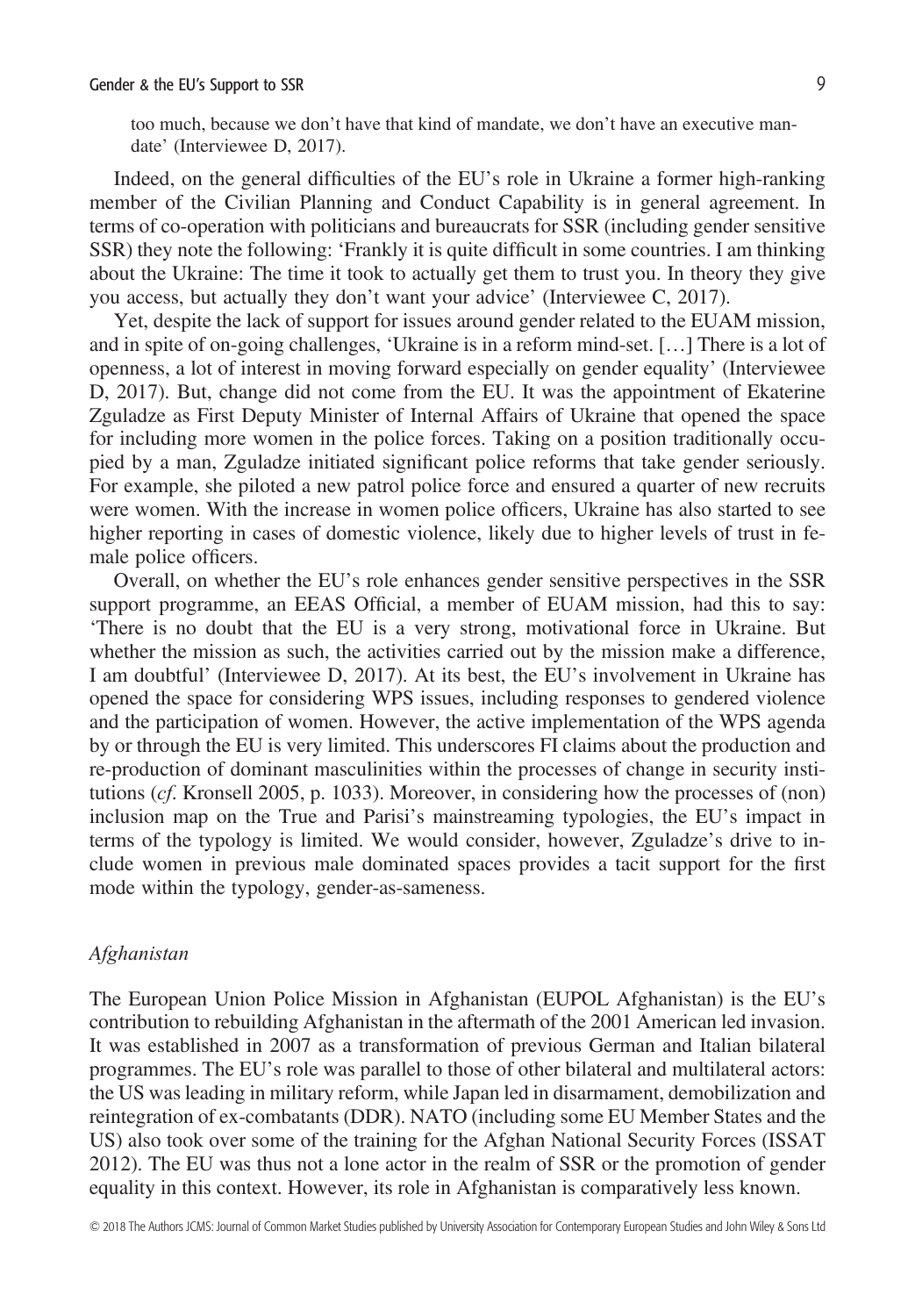The goal of EUPOL Afghanistan is to build a civilian police service that operates within an improved rule of law framework and with respect for human rights. It aimed to do this through three priority areas: support the institutional reform of the Ministry of the Interior; professionalize the national police; and connect the 'national police to the wider justice system' (European Court of Auditors 2015, p. 12).

At the time the EUPOL mission was established, the international community consensus was that achieving gender equality, through more active participation of women in political life, was a priority. There was a lack of gender representation in its security services with no female personnel, which created practical challenges for dealing with genderspecific crimes. For example, performing a body search on an Afghan woman in a *burkah* was out of question for any male officer and yet security was jeopardized if men disguised themselves as women to smuggle weapons or bombs (Bastick 2008, p. 15). Thus, for the EU in Afghanistan, gender was easy to inscribe into the design and conceptualization of the mission: 'One of the major efforts where gender really has been in the fore has been EUPOL Afghanistan', underlines the former Director of Civilian Crisis Management, Leinonen (Interviewee B, 2017).

While other actors in Afghanistan, like the US appeared to reinforce 'a 'militarization' of some aspects of civilian efforts, particularly police reform' (Peral, 2009, p. 332f), it was the goal of EUPOL to support the transformation of the Afghan National Police (ANP) towards a civilian force. This helped increase awareness and use of human rights as a guiding ethos for criminal justice resolution; however, the ANP still remains highly militarized.

Nevertheless, EUPOL's support for gender and human rights concerns made some important gains. For instance, EUPOL helped the Afghan government to establish Family Response Units within the ANP, who deal specifically with domestic violence crimes where women are the victims, crimes against women and children, and crimes committed by women. Further, ANP officers received training from EU personnel on violence against women and children including sexual violence. Thus, the push to include women in the ANP is not just about gender balance, but also about gender justice in society. The former Head of the Mission confirms this: 'I am certain of this [gender justice]. Especially women police can now demand their rights which was not possible before' (Interviewee F, Stjärnvall, 2017).

Through this EU mission, a strategy was developed on the sustainable recruitment of, career development opportunities for, and retention rate of female police officers. A former official within the Civilian Planning and Conduct Capability explains:

'We started to be very ambitious about numbers, but then we realised that it was not the right angle, because if the conditions were not there for women police officers to join the police forces, they would not join, so first we had to work on the conditions, and then on the numbers. Provide facilities, in some cases you had to provide women-only classes/ classrooms, because it is easier for them to engage, team and trainers as well, so it has a lot of practical implications' (Interviewee C).

Yet, despite the strategy for change within the police, an audit revealed that some trainers skipped subjects like 'corruption, human rights and gender' because they were deemed to either be 'unnecessary' or 'sensitive' (European Court of Auditors 2015, p. 25). An audit conducted 7 years after the mission further revealed that only 2 per cent of the new police force were women (European Court of Auditors 2015).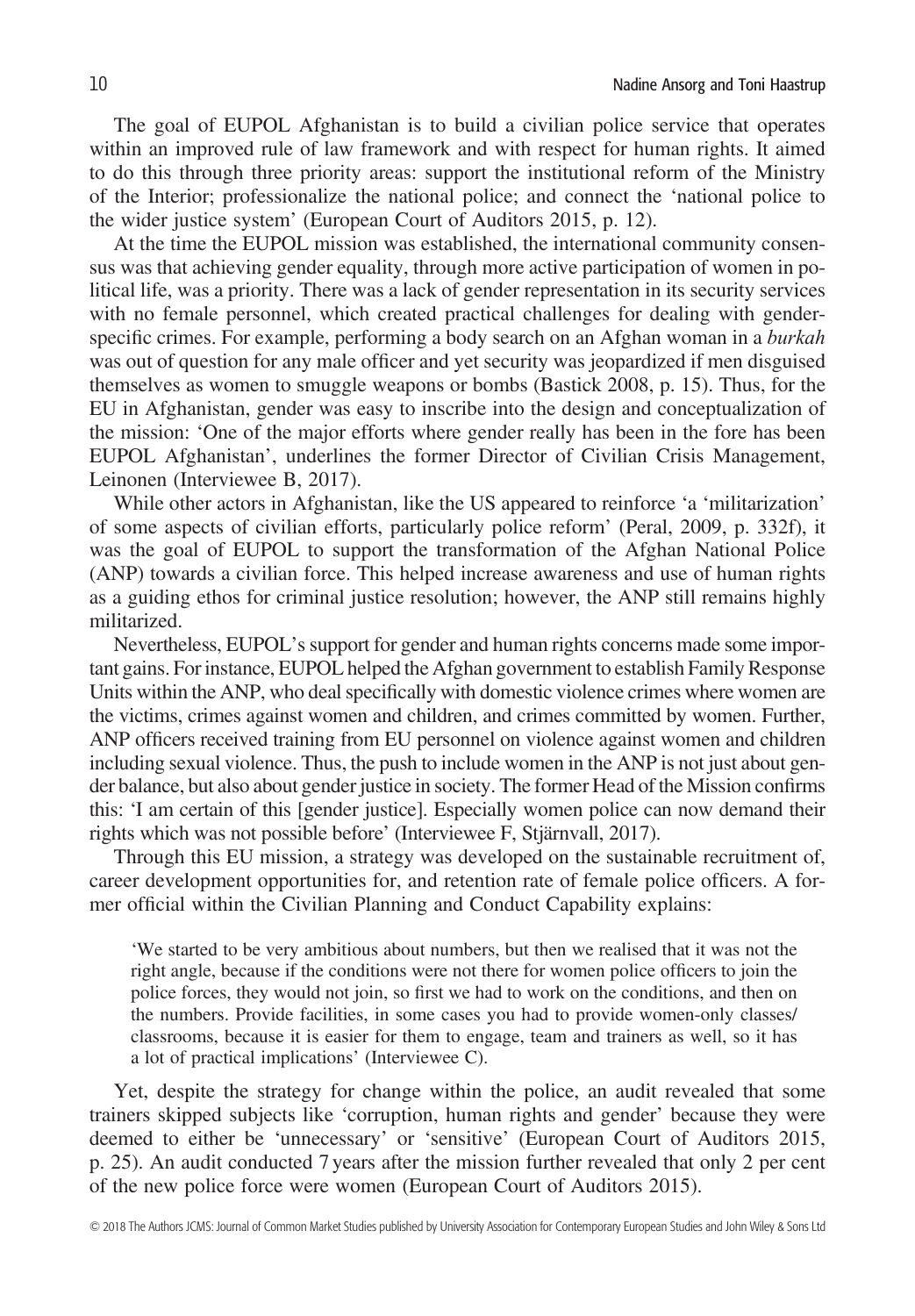Individual leadership within the EU team, particularly Pia Stjärnvall, and several highranking officials within the Afghanistan governmental architecture, was instrumental to some of the changes observed. Stjärnvall, prior to being head of mission, was instrumental in Finland's support to Afghanistan in developing Afghanistan's National Action Plan (NAP) to implement UNSCR 1325, and was thus familiar with the necessity of implementing the WPS agenda within SSR commitments. As Head of the mission, she initiated a Female Police Officers Conference in collaboration with Brigadier General Hekmat Shahi Rasooli, the Head of Human Rights, Women and Children Affairs within the Ministry of Interior (MoI), Ms. Fawzia Koofi, a Member of Afghan Parliament, and Ms. Sima Samar, the Head of Afghanistan Independent Human Rights Commission (EUPOL Afghanistan 2016).

While in Afghanistan, Stjärnvall strived for gender mainstreaming by building partnerships: 'We worked closely with the MOI [Ministry of Interior in Afghanistan] and also with some civil society organizations. We also gathered political support for different areas, especially for community policing and for the female police' (Interviewee F, Stjärnvall, 2017). Moreover, EUPOL Afghanistan directly employed a local Gender and Human Rights expert as a direct adviser to Brigadier General Hekmat Shahi Rasooli. This Afghan experience reinforces the theory that femocrats are essential to ensuring gender perspectives are kept on an institution's agenda.

Afghanistan makes the FI case for the ways in which the complexities of oppression interact with gender. Arguably, the EU considered the insecurities brought on by the conflict itself, but also the prevailing sources of gendered inequalities within Afghanistan in how it approached gender inclusivity in its support to SSR. At the same time, the recruitment of female police officers brought women into a space typically inhabited by men. To an extent then, True and Parisi's first and third models within the typology were enacted simultaneously. While mission planning considered the intersectionality of oppressions, implementation is in line with True and Parisi's gender-as-difference mode.

However, gender-based violence is still pervasive. Distorted and harmful traditional customs and practices have deep roots and the persistence of weak governance and rule of law has made transformation slow. Indeed, both men and women remain insecure, but women and girls are disproportionately affected by multiple violence. Institutionally then, EU SSR does not achieve significant change.

#### **Conclusion**

In this contribution to debates on the EU's inclusion of gender perspectives in its external security practices, we adopted a feminist institutionalist approach to understand and assess the execution of EU's SSR programmes. Specifically, we sought to understand the opportunities and constraints of gender inclusion into the EU's SSR programmes. This approach assumes that most formal and informal institutions of the security sector reify patriarchal and male-dominated hierarchies. Further, we identified how individuals or femocrats played an influential part in including gender perspectives within SSR programmes. Femocrats acted as agents of change and promoted gender equality within security sector institutions by challenging the status quo to different degrees. While studies have often excluded gender experts within the EU, the findings, like those of Thompson and Prügl (2015), confirm that gender experts are constrained by their institutional environment.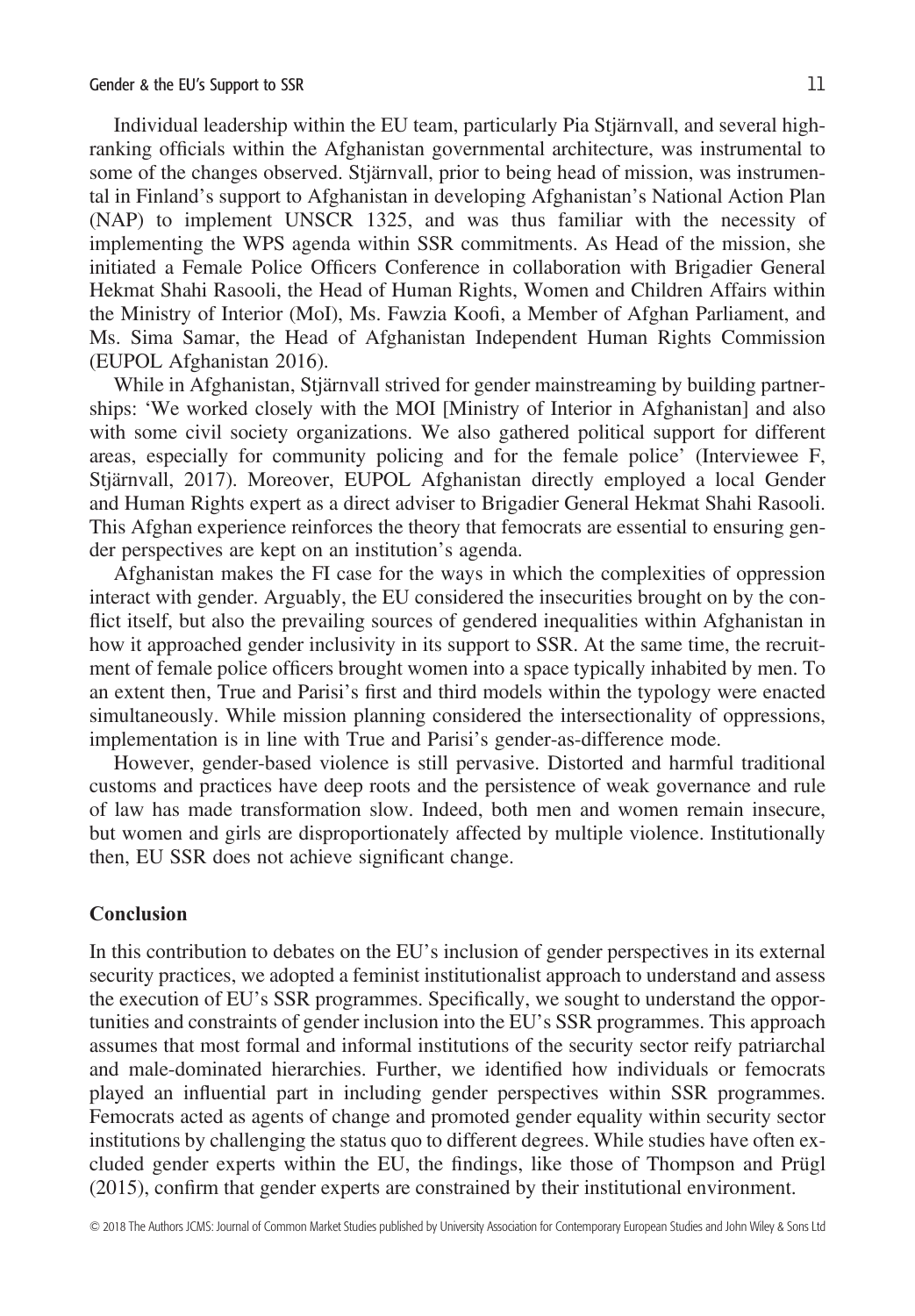To re-cap: Afghanistan and Ukraine present a hard and easy case, respectively, of gender mainstreaming within EU's support to SSR. They helped us test the four theoretical assumptions proposed by FI: that institutions reproduce gender differences and hierarchies found in society; that gendered power dynamics determine the decision-making structures; that 'gendered logic of appropriateness' informs the practices of formal institutions; and that change and innovation is fostered by agents of change such as femocrats. Across the two cases of EU's support to SSR, we found that the inclusion of gender perspectives in each case was dependent on the security sector institutional contexts including societal constraints and the role of certain individuals. From these, we observed the conception of gender within the mainstreaming typology developed by True and Parisi (2013). Thus, our analysis tested and confirmed the assumptions of FI theory. Moreover, our application allows for a better understanding of the processes of gender mainstreaming within the EU's security architecture using cases that represent 'high' and 'very high', as well as 'low', restrictions on women's and girls' access of rights.

The EU did not achieve parity in representation within the Ukraine mission. Moreover, the inclusion of a gender adviser was secondary to the initial deployment of the mission, thus underscoring the implications of institutional design and also path dependency for including gender inclusive norms. As feminist institutionalists have claimed, however, the informal practices and advocacy of femocrats do matter; they serve as opportunities for change within institutions. Change within the Ukrainian police was achieved not through formal frameworks but the tenacity of First Deputy Minister of Internal Affairs of Ukraine, Ekaterine Zguladze. In her, position, she was able to affect a gender inclusive reform drawing on the existing legal provisions and the opportunities for change in the post-conflict environment.

In Afghanistan, societal constraints continue to impact on the implementation of positive gender norms and this serves as a constraint on institutional change. Yet, the EU can be said to have been successful in terms of including gender at the point of mission design. Moreover, the role of a femocrat and local buy-in beyond elites including civil society supported the progress made on gender issues. From the perspective of the EU, while acknowledging the challenge that Afghanistan poses, positive change requires the interplay between early inclusion in institutional design, political willingness, and the advocacy of femocrats.

These case studies expose the difficulties of enacting change, but also possibilities for overcoming these difficulties. A feminist institutionalist approach gives us ways of understanding how internal or external actors facilitate and promote gender equality in their support for SSR programmes, even in those cases where the societal context conditions are not necessarily in support of gender mainstreaming.

In re-considering True and Parisi's typology, we find that for the most part, the EU enacts a double understanding of gender in its mainstreaming approaches across the cases, perhaps unsurprisingly. While focusing on its gender representation within the mission itself, the EU favours the gender-as-sameness model – promoting the idea that neutrality between men and women will achieve equality. For instance, the EU does not consider that difficult living and working conditions in the missions do not always favour women (Interviewee C). This is evidence that the EU's security institutions themselves have not implemented gender mainstreaming. Moreover, it betrays a tendency to focus more on outputs by simply emphasizing the recruitment to security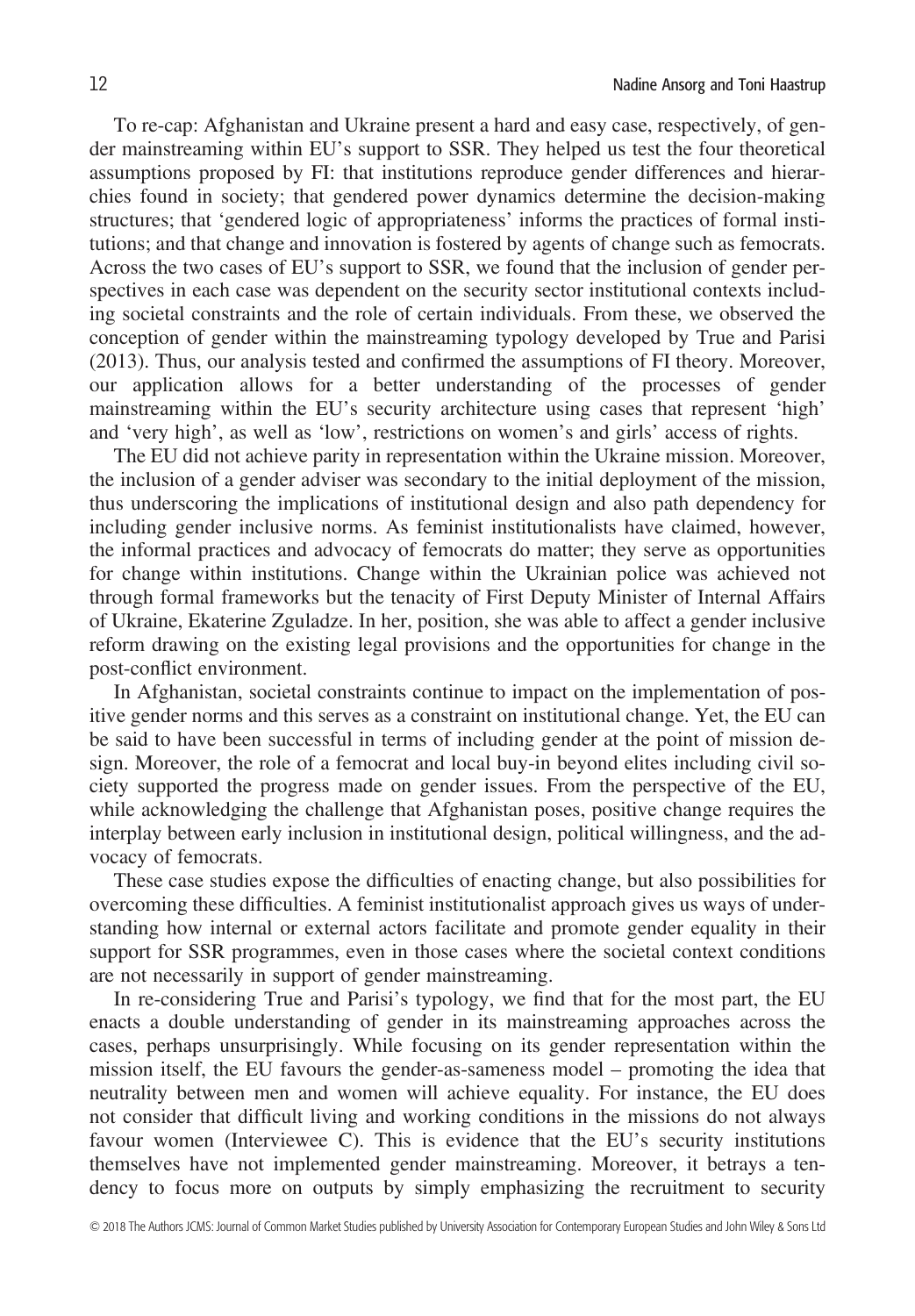institutions rather than paying attention to their material conditions within those institutions and especially their abilities to influence processes. This is not unique to SSR programmes but emblematic of the current structure of the EU's security architecture.

When the EU promotes representation without problematizing the hegemonic masculinities within the security architecture, challenges are bound to persist. It is thus unsurprising that when CSDP planners request gender advisers and gender-balanced teams from Member States, these are not as forthcoming, and consequently the missions remain gender imbalanced. The everyday practices that reinforce this situation and the lack of change underscore the power of informal institutions.

Externally, the EU's emphasizes shifts. For instance, while planning for Afghanistan appears to consider the intersectional oppressions in programme design (gender-as-intersectional), the achievements appear to reify the gender-as-difference mode within the typology. The societal context within which women are included in the ANP emphasizes the difference in the roles of men and women despite their perceived equal value. As in the Ukrainian case, the lack of political willingness on the part of the EU impacts on its ability to meet its WPS obligations.

The findings of the article are highly significant as they link scholarship on EU foreign and security policy with literatures on gender and peacebuilding, SSR and the WPS agenda. By adapting a FI theoretical framework for studying the EU's support to SSR, we are able to gain novel insights into the external role of the EU as a gender and security actor. We also show how contradictions in the EU's gender mainstreaming models emerge from its policy practices in the security sphere. Through this analysis, we also contribute to those debates on the role of specific types of agents in internalizing new normative frameworks notwithstanding difficult constraints that otherwise reproduce the status quo.

Thinking ahead, this research leaves room for future research to focus not only on the impact of the EU on gender agendas but also to address the gendered power dynamics between donors like the EU and third countries. Moreover, while this analysis focuses on the role of elites, the impact of civil society, including women's groups, would reveal fascinating insights.

*Correspondence*: Dr Nadine Ansorg, Lecturer in International Conflict Analysis, School of Politics and International Relations, University of Kent, Rutherford College, Canterbury, CT2 7NX United Kingdom email: n.ansorg@kent.ac.uk Dr Toni Haastrup, Lecturer in International Security, School of Politics and International Relations, University of Kent, Rutherford College (Room N4.E6), Canterbury, CT2 7NX United Kingdom email: t.haastrup@kent.ac.uk

#### References

Acker, J. (1992) 'The Future of Women and Work: Ending the Twentieth Century'. *Sociological Perspectives*, Vol. 35, No. 1, pp. 53–68.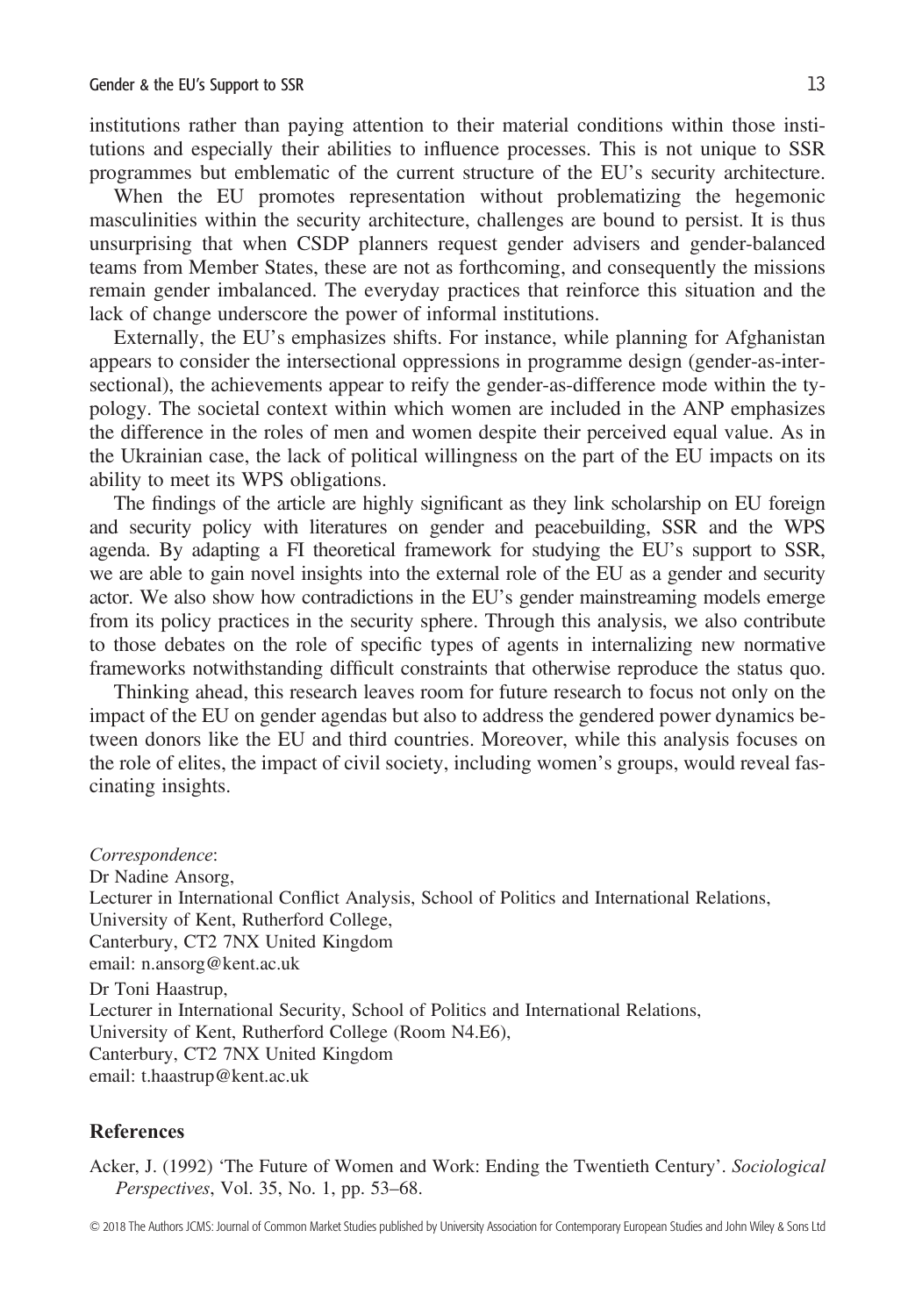- Atkinson, C. (2016) 'Patriarchy, Gender, Infantilisation: A Cultural Account of Police Intelligence Work in Scotland'. *Australian and New Zealand Journal of Criminology*, Vol. 50, No. 2, pp. 234–51.
- Ball, N. (2006) 'Civil Society, Good Governance and the Security Sector'. In Caparini, M., Fluri, P. and Molnar, F. (eds) *Civil Society and the Security Sector. Concepts and Practices in New Democracies, Geneva Centre for the Democratic Control of Armed Forces (DCAF)* (Berlin: LIT Verlag).
- Bastick, M. (2008) *Integrating Gender in Post-Con*fl*ict Security Sector Reform* (Geneva: DCAF).
- Bjarnegård, E. and Melander, E. (2011) 'Disentangling Gender, Peace and Democratization: The Negative Effects of Militarized Masculinity'. *Journal of Gender Studies*, Vol. 20, No. 2, pp. 139–54.
- Brown, J. (2007) 'From Cult of Masculinity to Smart Macho: Gender Perspectives on Police Occupational Culture'. In O'Neill, M., Marks, M. and Singh, A.-M. (eds) *Police Occupational Culture: New Debates and Directions* (Amsterdam: Elsevier JAI), pp. 205–26.
- Bulmer, S.J. (1993) 'The Governance of the European Union: A New Institutionalist Approach'. *Journal of Public Policy*, Vol. 13, No. 4, pp. 351–80.
- Chappell, L. (2006) 'Comparing Political Institutions: Revealing the Gendered "Logic of Appropriateness"'. *Politics & Gender*, Vol. 2, No. 2, pp. 223–35.
- Chappell, L. (2014) 'New', 'Old', and 'Nested' Institutions and Gender Justice Outcomes: A View from the International Criminal Court'. *Politics & Gender*, Vol. 10, No. 4, pp. 572–94.
- Chappell, L. and Waylen, G. (2013) 'Gender and the Hidden Life of Institutions'. *Public Administration*, Vol. 91, No. 3, pp. 599–615.
- Charlesworth, H. (2008) 'Are Women Peaceful? Reflections on the Role of Women in Peace-Building'. *Feminist Legal Studies*, Vol. 16, No. 3, pp. 347–61.
- Cockburn, C, Hubic, M. (2002) *Gender and the peacekeeping military: A view from Bosnian women*'*s organizations*. In: Cockburn, C. Zarkov, D. (eds) The Postwar Moment: Militaries, Masculinities and International Peacekeeping. (London: Lawrence & Wishart), pp. 103–21.
- Cohn, C. (1987) 'Sex and Death in the Rational World of Defense Intellectuals'. *Signs*, Vol. 12, No. 4, pp. 687–718.
- Denham, T. (2008) 'Police Reform and Gender (Tool 2)'. In Bastick, M. and Valasek, K. (eds) *Gender & Security Sector Reform Toolkit* (Geneva: Geneva Centre for the Democratic Control of Armed Forces (DCAF)).
- Duncanson, C. (2013) *Forces for Good? Military Masculinities and Peacebuilding in Afghanistan and Iraq* (Basingstoke, Hampshire: Palgrave Macmillan).
- Duncanson, C. (2016) *Gender and Peacebuilding* (Cambridge: Polity Press).
- EEAS (2014) '*EU Advisory Mission for Civilian Security Sector Reform Ukraine (EUAM Ukraine)*'. Belgium: European Union External Action Service.
- EEAS (2016) *EU Advisory Mission for Civilian Security Sector Reform Ukraine (EUAM Ukraine), 1-2016 Call for Contributions*. Belgium: European Union External Action Service.
- Ekengren, M. and Simmons, G. (2016) *The Politics of Security Sector Reform: Challenges and Opportunities for the EU*'*s Global Role* (Oxford: Routledge).
- Enloe, C.H. (2014) *Bananas, Beaches and Bases: Making Feminist Sense of International Politics, 2nd ed* (Berkeley, CA: University of California Press).
- EU Council (2008) *Mainstreaming Human Rights and Gender into European Security and Defence Policy, General Secretariat of the Council, Brussels*. Available online at: [http://www.](http://www.consilium.europa.eu/media/30857/humanrights_low2.pdf) [consilium.europa.eu/media/30857/humanrights\\_low2.pdf](http://www.consilium.europa.eu/media/30857/humanrights_low2.pdf).
- EUPOL Afghanistan (2016) *EUPOL Afghanistan Discussing the Upcoming Female Police Conference*. Kabul: EUPOL Afghanistan. Available online at: [http://www.eupol-afg.eu/taxonomy/term/11.](http://www.eupol-afg.eu/taxonomy/term/11)
- European Commission (2016a) *Strategic Engagement for Gender Equality: 2016*–*2019* (Luxembourg: European Union).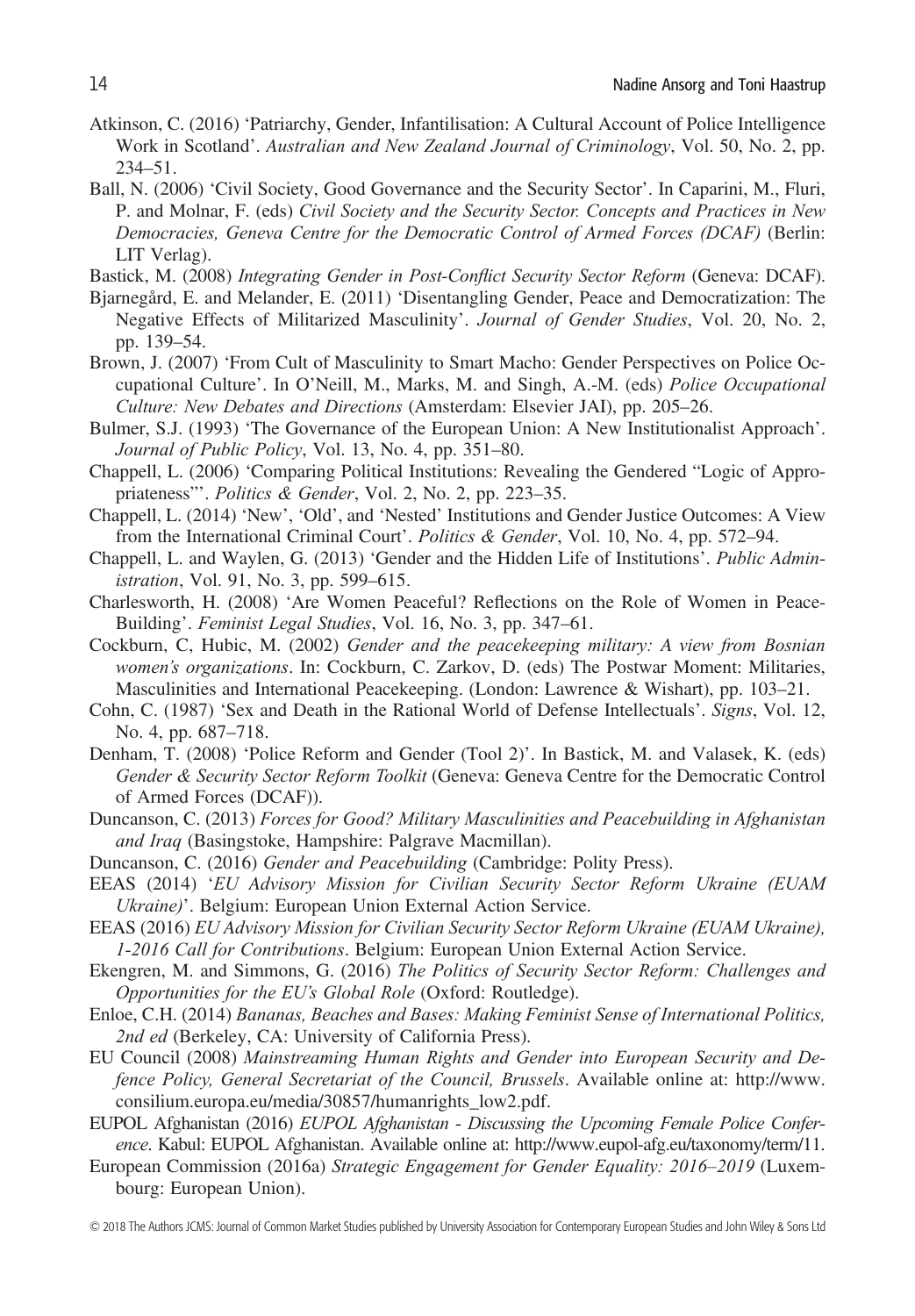- European Commission (2016b) 'Joint Communication to the European Parliament and the Council: Elements for an EU-wide strategic framework to support security sector reform', SWD (2016) 221 final (Strasbourg: European Commission)
- European Court of Auditors (2015) *The EU Police Mission in Afghanistan: Mixed Results* (Luxembourg: European Court of Auditors).
- George, A.L. and Bennett, A. (2005) *Case Studies and Theory Development in the Social Sciences* (Cambridge, MA: MIT Press).
- Gerring, J. (2012) *Social Science Methodology: A Uni*fi*ed Framework* (Cambridge; New York: Cambridge University Press)).
- Gizelis, T. (2011) 'A Country of Their Own: Women and Peacebuilding'. *Con*fl*ict Management and Peace Science*, Vol. 28, No. 5, pp. 522–42.
- Goldstein, J.S. (2006) *War and Gender: How Gender Shapes the War System and Vice Versa* (Cambridge: Cambridge University Press).
- Guerrina, R. and Wright, K.A.M. (2016) 'Gendering Normative Power Europe: Lessons of the Women, Peace and Security Agenda'. *International Affairs*, Vol. 92, No. 2, pp. 293–312.
- Haastrup, T. (2013) *Charting Transformation through Security: Contemporary EU-Africa Relations* (Houndmills, Basingstoke, Hampshire New York: Palgrave Macmillan).
- ISSAT (2012) *Human Security Report 2012: Sexual Violence, Education, and War* (Vancouver: Human Security Press).
- Karim, S. (2016) 'Re-evaluating Peacekeeping Effectiveness: Does Gender Neutrality Inhibit Progress?' *International Interactions*, Vol. 43, No. 5, 822–47.
- Kenny, M. (2007) 'Gender, Institutions and Power: A Critical Review'. *Politics*, Vol. 27, No. 2, pp. 91–100.
- Kenny, M. and Mackay, F. (2009) 'Already Doin' It for Ourselves? Skeptical Notes on Feminism and Institutionalism'. *Politics & Gender*, Vol. 5, No. 2, p. 271.
- Kronsell, A. (2005) 'Gender, Power and European Integration Theory'. *Journal of European Public Policy*, Vol. 12, No. 6, pp. 1022–40.
- Krook, M.L. and True, J. (2012) 'Rethinking the Life Cycles of International Norms: The United Nations and the Global Promotion of Gender Equality'. *European Journal of International Relations*, Vol. 18, No. 1, pp. 103–27.
- Larivé, M.H.A. (2012) 'From Speeches to Actions: EU Involvement in the War in Afghanistan through the EUPOL Afghanistan Mission'. *European Security*, Vol. 21, No. 2, pp. 185–201.
- Law, D. (ed.) (2007) *Intergovernmental Organisations and Security Sector Reform* (Zurich/ Munster: Lit Verlag).
- MacGinty, R. and Richmond, O.P. (2013) 'The Local Turn in Peace Building: A Critical Agenda For Peace'. *Third World Quarterly*, Vol. 34, No. 5, pp. 763–83.
- Mackay, F. (2010) 'Conclusion: Towards a Feminist Institutionalism?' In Krook, M.L. and Mackay, F. (eds) *Gender, Politics and Institutions: Towards a Feminist Institutionalism* (Basingstoke: Palgrave Macmillan), pp. 181–96.
- Mackay, F., Kenny, M. and Chappell, L. (2010) 'New Institutionalism Through a Gender Lens: Towards a Feminist Institutionalism?' *International Political Science Review*, Vol. 31, No. 5, pp. 573–88.
- Mackay, F. and Krook, M.L. (2015) *Gender, Politics and Institutions: Towards a Feminist Institutionalism* (Basingstoke: Palgrave Macmillan).
- Mackay, F., Monro, S. and Waylen, G. (2009) 'The Feminist Potential of Sociological Institutionalism''. *Politics & Gender*, Vol. 5, No. 2, p. 253.
- March, J.G. and Olsen, J.P. (1989) *Rediscovering Institutions: The Organizational Basis of Politics* (New York: The Free Press).

© 2018 The Authors JCMS: Journal of Common Market Studies published by University Association for Contemporary European Studies and John Wiley & Sons Ltd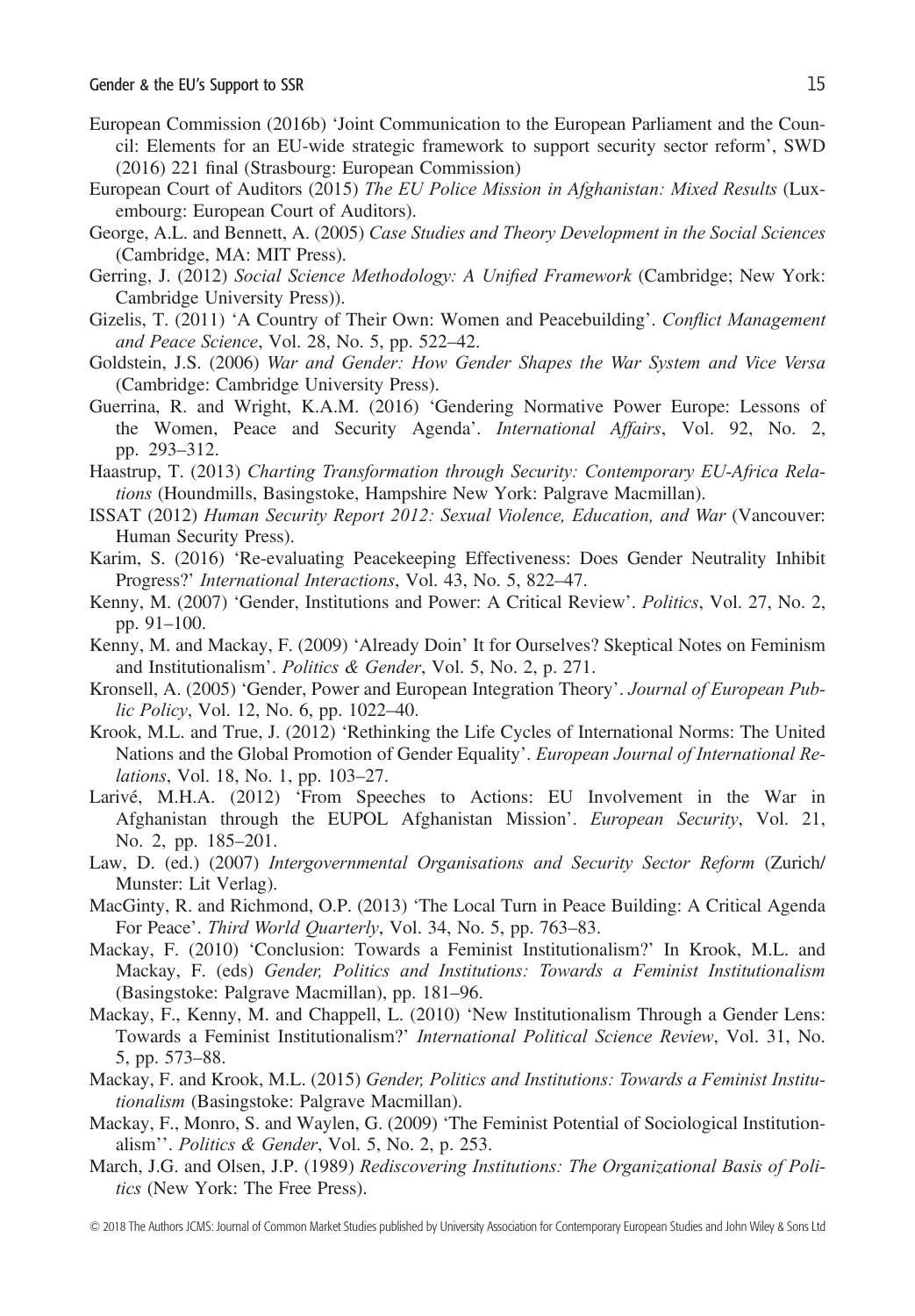- McLeod, L. (2016) *Gender Politics and Security Discourse: Personal-Political Imaginations and Feminism In* '*post-con*fl*ict*' *Serbia* (London/New York: Routledge).
- McLeod, L. (2015) 'A Feminist Approach to Hybridity: Understanding Local and International Interactions in Producing Post-Conflict Gender Security'. *Journal of Intervention and Statebuilding*, Vol. 9, No. 1, pp. 48–69.
- Murray, T. (2007) 'Police-Building in Afghanistan: A Case Study of Civil Security Reform'. *International Peacekeeping*, Vol. 14, No. 1, pp. 108–26.
- Nováky, N.I.M. (2015) 'Why so Soft? The European Union in Ukraine'. *Contemporary Security Policy*, Vol. 36, No. 2, pp. 244–66.
- OECD (2016) *The OECD Social Institutions and Gender Index* (Paris: OECD). Available online at: http://www.oecd.org/dev/development-gender/theoecdsocialinstitutionsandgenderindex.htm.
- Paris, R. and Sisk, T.D. (eds) (2009) *The Dilemmas of Statebuilding: Confronting the Contradictions of Postwar Peace Operations* (London: Routledge).
- Peters, B.G. (2012) *Institutional Theory in Political Science: The New Institutionalism* (New York: Continuum).
- Peral, L. (2009) 'The EU Police Mission in Afghanistan (EUPOL Afghanistan)'. In Bulut, E. and Grevi, G. (eds) *European Security and Defence Policy: the* fi*rst ten years (1999*–*2009)* (Paris: Inst. for Security Studies), pp. 325–37.
- Pierson, P. (1996) 'The Path to European Integration: A Historical Institutionalist Analysis'. *Comparative Political Studies*, Vol. 29, No. 2, pp. 123–63.
- Salahub, J.E. and Nerland, K. (2010) 'Just Add Gender? Challenges to Meaningful Integration of Gender in SSR Policy and Practice'. In Sedra, M. (ed.) *The Future of Security Sector Reform* (Waterloo, ON: Centre for International Governance Innovation).
- Seawright, J. and Gerring, J. (2008) 'Case Selection Techniques in Case Study Research: A Menu of Qualitative and Quantitative Options'. *Political Research Quarterly*, Vol. 61, No. 2, pp. 294–308.
- Sedra, M. (2014) 'An Uncertain Future for Afghanistan's Security Sector'. *Stability: International Journal of Security & Development*, Vol. 3, No. 1, pp. 1–16.
- Sjoberg, L. (2014) *Gender, War, and Con*fl*ict* (Cambridge: Polity Press).
- Spence, D. and Fluri, P. (eds) (2008) *The European Union and Security Sector Reform* (London: Harper).
- Thompson, H. and Prügl, E. (2015) Gender Experts and Gender Expertise: Results of a Survey. Working Paper 8/2015 (Geneva: Programme on Gender and Global Change, The Graduate Institute of International and Development Studies).
- Thomson, J. (2016) 'Abortion and Same-Sex Marriage: How Are Non-Sectarian Controversial Issues Discussed in Northern Irish Politics?' *Irish Political Studies*, Vol. 31, No. 4, pp. 483–501.
- Thomson, J. (2018) 'Resisting Gendered Change: Feminist Institutionalism and Critical Actors'. *International Political Science Review*, Vol. 39, No. 2, pp. 178–91.
- True, J. (2013) 'Women, Peace and Security in Post-conflict and Peacebuilding Contexts' *NOREF Policy Brief* (Oslo: Norwegian Peacebuilding Resource Centre). Available online at: [http://](http://www.peacewomen.org/assets/file/true_noref_unscr1325_feb_2013_final.pdf) www.peacewomen.org/assets/fi[le/true\\_noref\\_unscr1325\\_feb\\_2013\\_](http://www.peacewomen.org/assets/file/true_noref_unscr1325_feb_2013_final.pdf)final.pdf (last accessed: 17 June 2017).
- True, J. and Parisi, L. (2013) 'Gender Mainstreaming Strategies in International Governance'. In Caglar, G., Prugl, E. and Zwingel, S. (eds) *Feminist Strategies in International Governance* (Abingdon: Routledge), pp. 37–56.
- Valasek, K. (2008) *Security Sector Reform and Gender* (Geneva: DCAF: OSCE/ODIHR, UN-INSTRAW).
- Waylen, G. (2014) *Understanding Institutional Change from a Gender Perspective* (Manchester: Manchester University Press).
- Zarembo, K. (2017) 'Perceptions of CSDP Effectiveness in Ukraine: A Host State Perspective'. *European Security*, Vol. 26, No. 2, pp. 190–206.